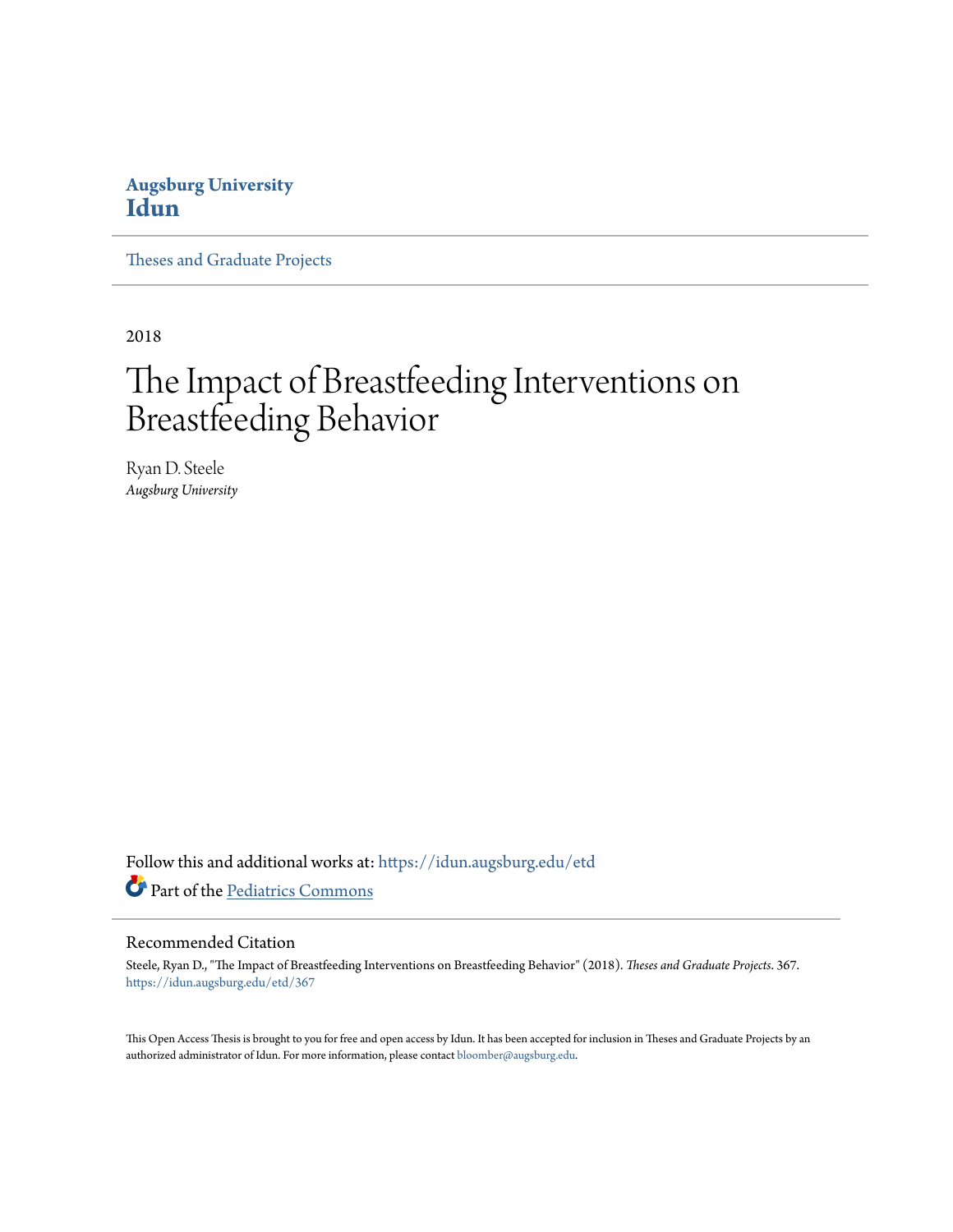The Impact of Breastfeeding Interventions on Breastfeeding Behavior

By

Ryan D. Steele, MA

Jenny Kluznik, MPH, PA-C

Paper Submitted in Partial Fulfillment

Of the Requirements for the Degree

Of Master of Science

Physician Assistant Studies

Augsburg University

August 1, 2017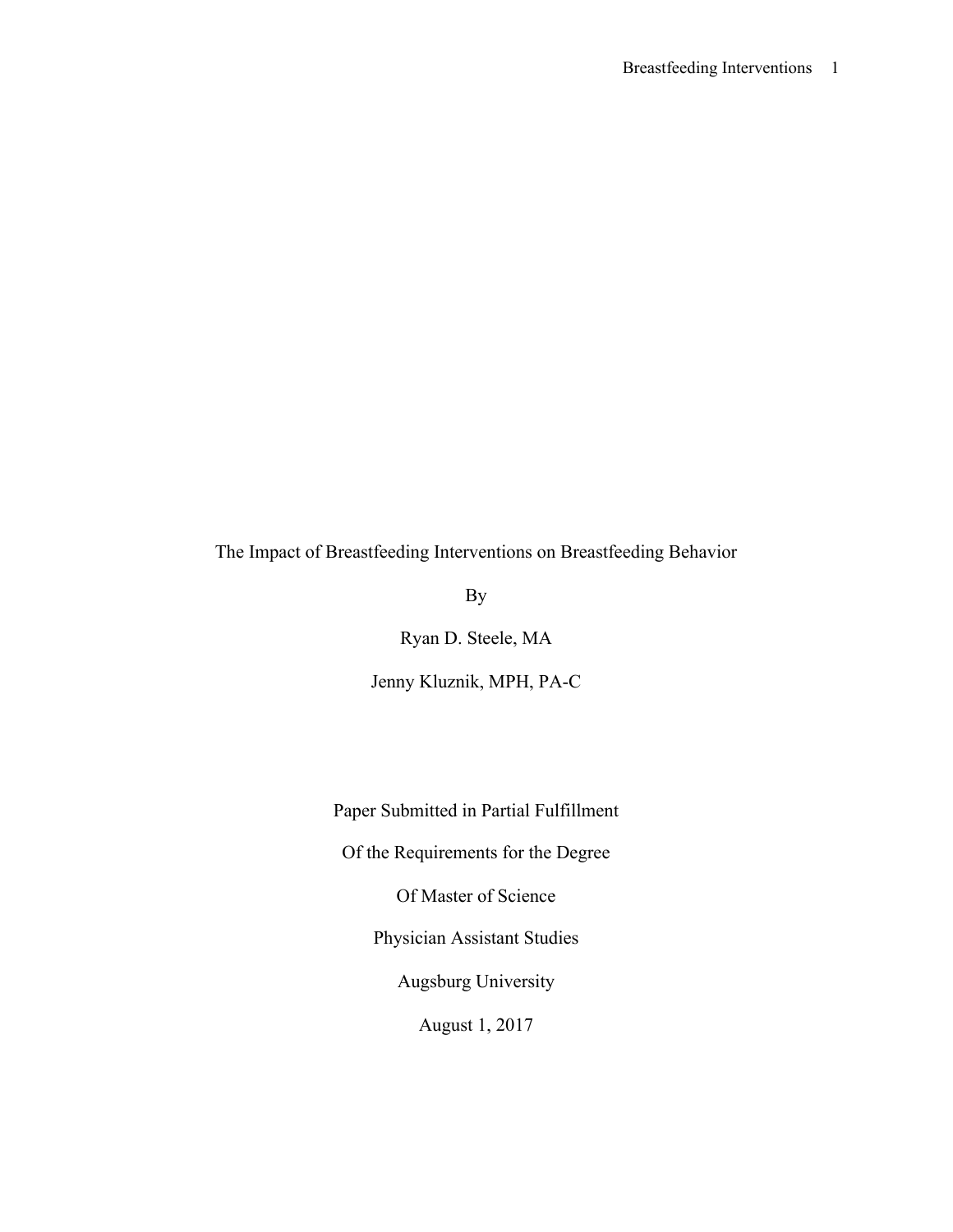## **TABLE OF CONTENTS**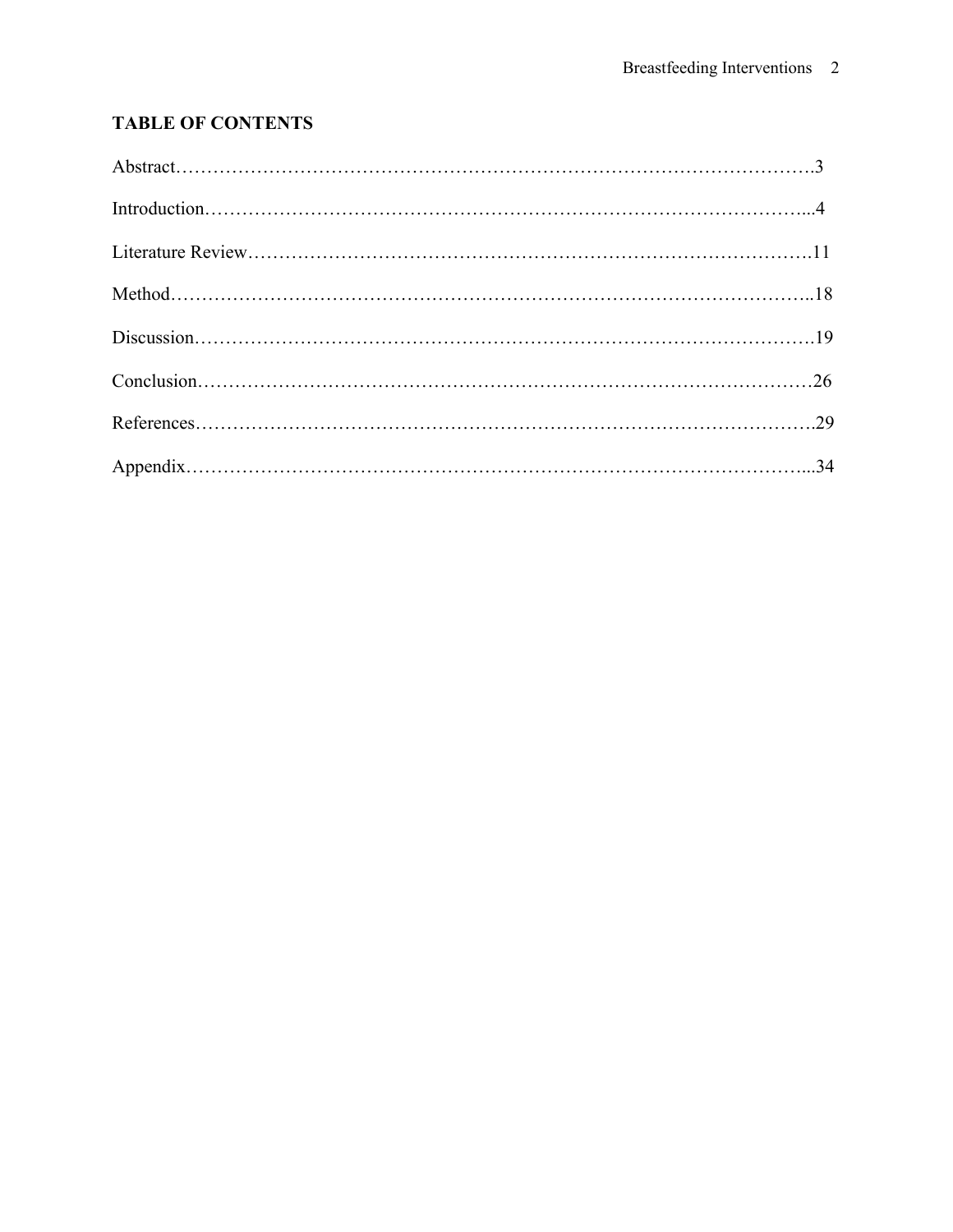#### **ABSTRACT**

Breast milk is the natural first food for all infants, and breastfeeding provides multiple benefits for both the mother and child. However, breastfeeding rates in the United States are far from optimal, despite these benefits. There are multiple complex and interrelated reasons for the suboptimal breastfeeding rates, and multiple interventions have been completed with the goal of obtaining optimal breastfeeding rates. This literature review examines the efficacy of these breastfeeding interventions, specifically examining whether antenatal breastfeeding education was associated with increased breastfeeding initiation and duration relative to individualized support. Results of the literature review suggest that a combination of antenatal breastfeeding education and individualized support was associated with the greatest increase in breastfeeding initiation and duration. Solutions to increase breastfeeding rates were proposed, including subsidizing antenatal breastfeeding education to make access universal. Overall, despite the complex hurdles that mothers face when deciding to pursue or forgo breastfeeding their infant, there exist multiple interventions to address these hurdles and ultimately promote breastfeeding initiation and duration.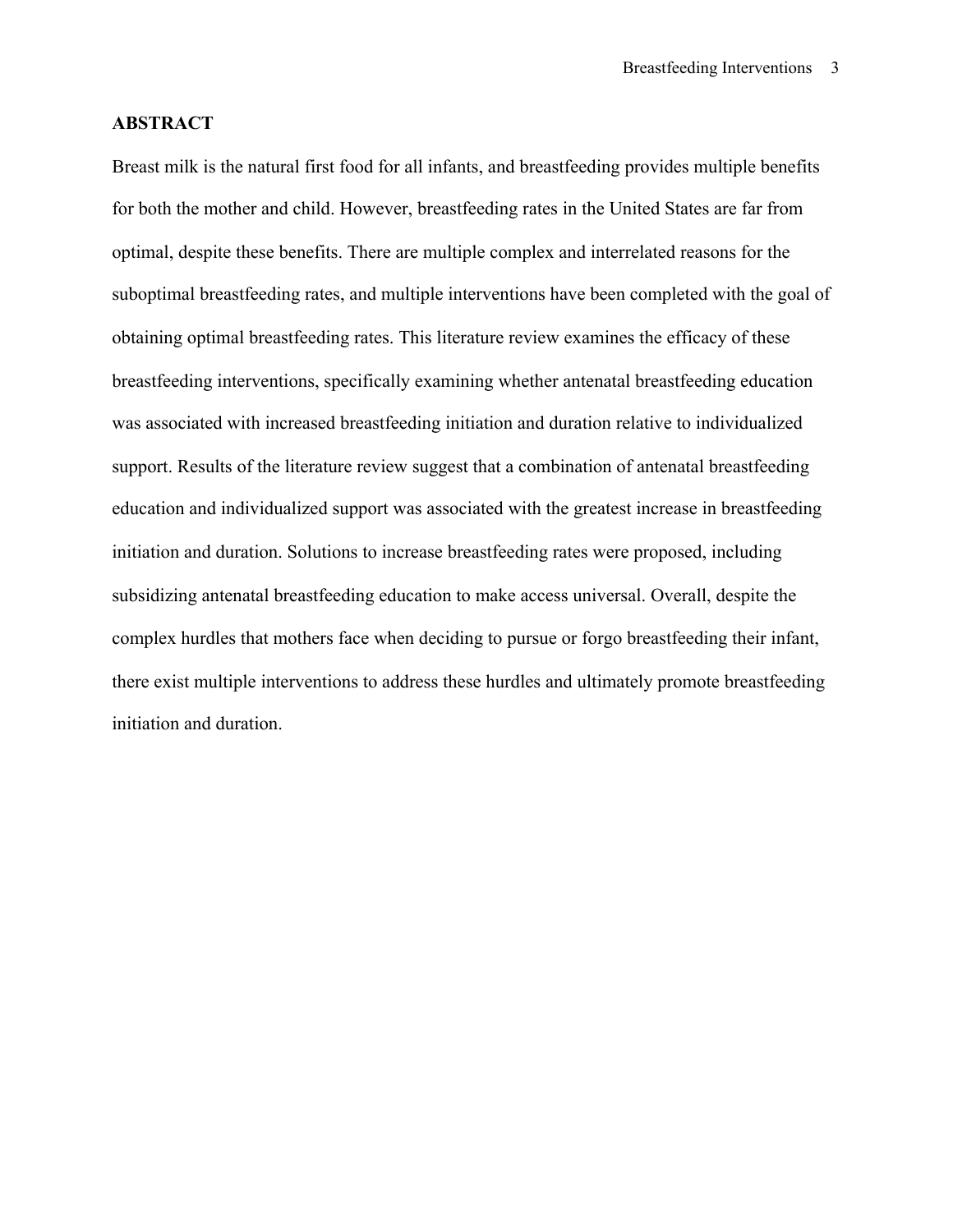#### **INTRODUCTION**

Breast milk is the natural first food for newborns, and is designed to provide all of the energy and nutrients that a newborn needs for the first six months of life. From 6-12 months of age breast milk continues to supply up to half of the energy and nutrients, and then up to a third needed during the second year of life.<sup>1</sup> In addition to providing adequate nutrients, breastfeeding is also a free source of nutrients for infants, in stark contrast to the costs associated with formula feeding, with 2017 monthly estimates for the cost of exclusive formula feeding ranging from \$54 to \$198.2

In addition to breast milk being a free and complete source of nutrients for the infant, there exists overwhelming evidence regarding many health benefits of breastfeeding that extend to both the mother and child. Data from multiple meta-analyses reveal that breastfeeding is associated with a number of short-term and long-term beneficial health outcomes. Specifically, short-term outcomes refer to those outcomes that are experienced for the duration of breastfeeding or shortly thereafter up until five years of age. In general, the short-term outcomes represent illnesses with more immediate consequences, such as diarrhea and respiratory illnesses. In contrast, long-term outcomes are those experienced after some time has passed following breastfeeding cessation. Depending on the long-term outcome of interest, age of assessment varied from one year old up until age 70 and beyond. In general, long-term outcomes represent illnesses with more chronic consequences, such as hypertension and hyperlipidemia.

Multiple studies have examined the short-term outcomes associated with breastfeeding for the mother. These short-term outcomes include postpartum uterine involution and lactational amenorrhea. For example, with respect to uterine involution, repeated suckling of the baby on the mother's breast has been shown to release oxytocin within the mother, which subsequently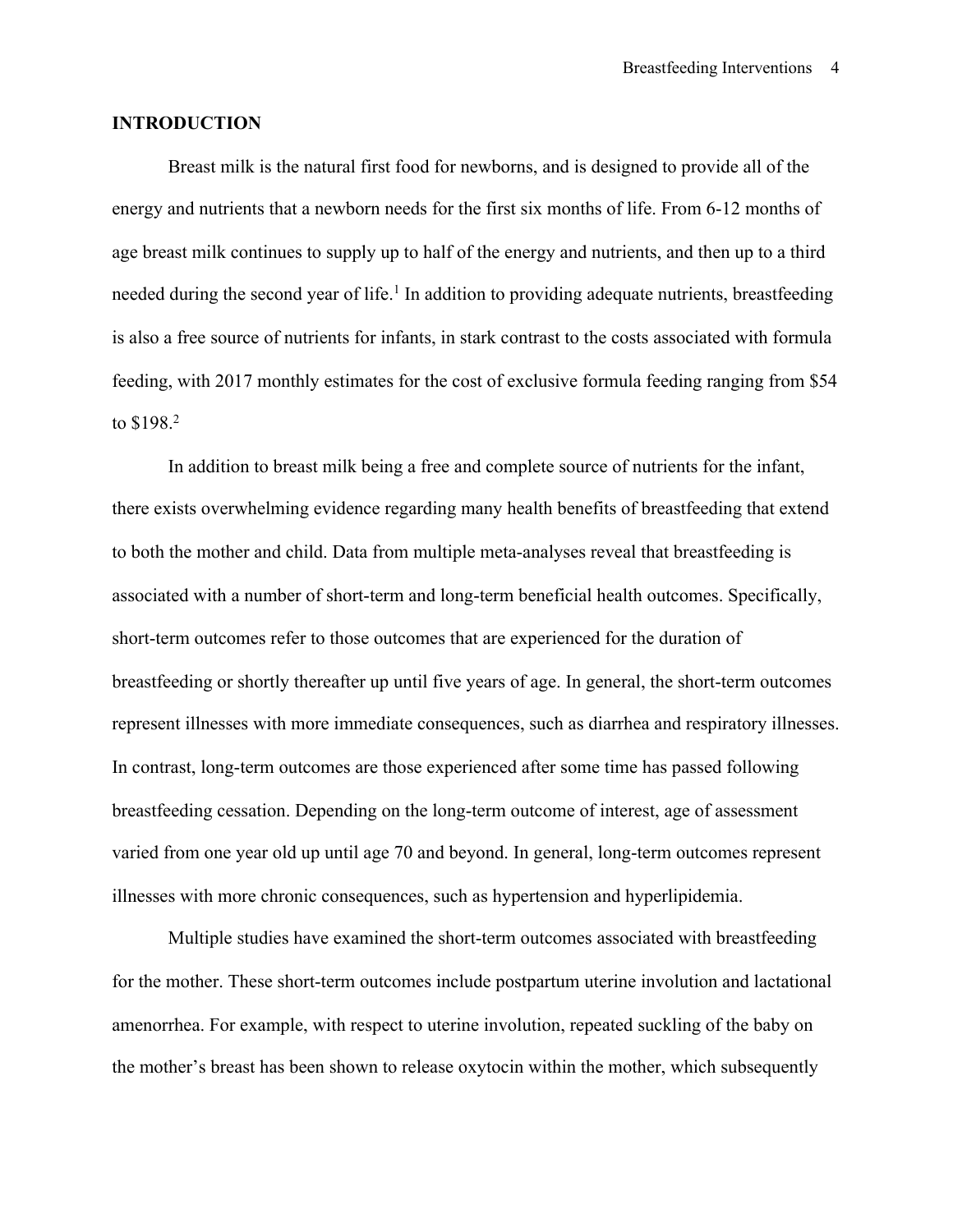stimulates uterine contractions and involution.3 Uterine contraction is important immediately following birth as it helps to prevent postpartum hemorrhage, a serious condition in which the mother has excessive vaginal bleeding immediately following childbirth, which has been associated with maternal acute respiratory distress syndrome, shock, and death.4

Moreover, with respect to lactational amenorrhea, data from three studies has shown the probability of lactational amenorrhea at six months postpartum was 23% higher for exclusive or predominant breastfeeding in comparison to no breastfeeding (RR = 1.23, 95% CI 1.07-1.41).<sup>5</sup> Additionally, the same meta-analysis demonstrated that the probability of lactational amenorrhea at six months postpartum was 21% higher for exclusive or predominant breastfeeding even when compared to partial breastfeeding  $(RR = 1.21, 95\% \text{ CI } 1.01 - 1.25$ ; five studies). Thus, these data suggest that the longer that a mother breastfeeds exclusively, the longer before she will start to menstruate again. In this way, lactational amenorrhea is important for the mother, as it is a method of increasing birth spacing. Specifically, studies show that decreased birth spacing of less than six months has been associated with severe maternal morbidity, including premature rupturing of membranes, anemia, endometritis, as well as maternal death.<sup>6</sup>

The long-term benefits of breastfeeding for the mother are also numerous, and outcomes that have been shown to be associated with breastfeeding include decreased incidence of breast carcinoma, ovarian carcinoma, and type II diabetes mellitus. For example, data examining the association between breastfeeding and the development of breast carcinoma found that ever breastfeeding (i.e., indicating "Yes, I have breastfed" without respect to duration of breastfeeding) was associated with a 22% reduction of breast carcinoma risk in comparison to never breastfeeding (OR 0.78, 95% CI 0.74-0.82; 98 studies). <sup>5</sup> Examining the impact of duration, the same authors found that breastfeeding for less than six months was associated with a 7% risk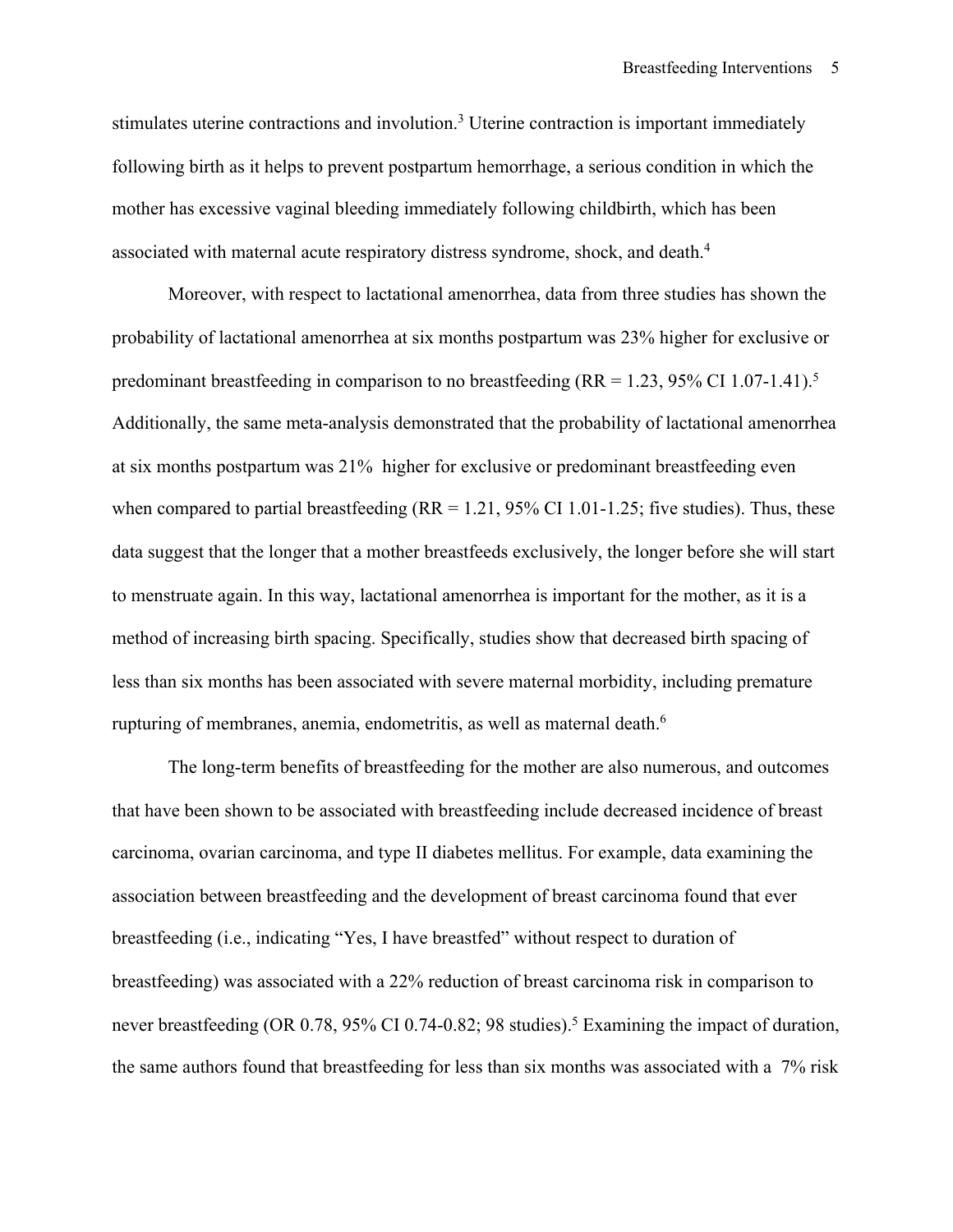reduction of breast carcinoma (OR 0.93, 95% CI 0.88-0.99; 39 studies), while breastfeeding for 6-12 months was associated with a 9% risk reduction of breast carcinoma (OR 0.91, 95% CI 0.87-0.96; 36 studies). Moreover, mothers who breastfed for greater than 12 months had a 26% lower risk of developing breast carcinoma than those who did not breastfeed (OR 0.77, 95% CI 0.72-0.83; 41 studies). Thus, breastfeeding for a longer duration decreased the odds that the mother would subsequently develop breast cancer.

With respect to the link between breastfeeding and ovarian carcinoma, data from a metaanalysis suggest that mothers who have ever breastfed their child had a 30% reduction in the risk of ovarian carcinoma when compared with those who had never breastfed (OR 0.70, 95% CI  $0.64$ -0.77; 41 studies).<sup>5</sup> Regarding the impact of duration, the same researchers found that mothers who breastfed for less than 6 months and those who breastfed for 6-12 months had a risk reduction of 17% (OR 0.83, 95% CI 0.78-0.89; 41 studies) and 28% (OR 0.72, 95% CI 0.66- 0.78; 19 studies) lower than those who never breastfed, respectively. In addition, those mothers who breastfed their children greater than 12 months had a risk reduction of 37% lower (OR 0.63, 95% CI 0.56-0.71; 29 studies) than those who did not breastfeed. Thus, similar to the pattern of results seen with breast carcinoma, breastfeeding for a longer duration decreased the odds that that the mother would subsequently develop ovarian cancer.

Finally, the long-term benefits of breastfeeding also extend to maternal development of type II diabetes mellitus. Data from a meta-analysis reveal that ever breastfeeding is associated with a 32% risk reduction in the development of type II diabetes in comparison with never breastfeeding (RR 0.68, 95% CI 0.57-0.82; 6 studies).7 More data is needed to evaluate the impact of breastfeeding duration on the development of type II diabetes mellitus. However, this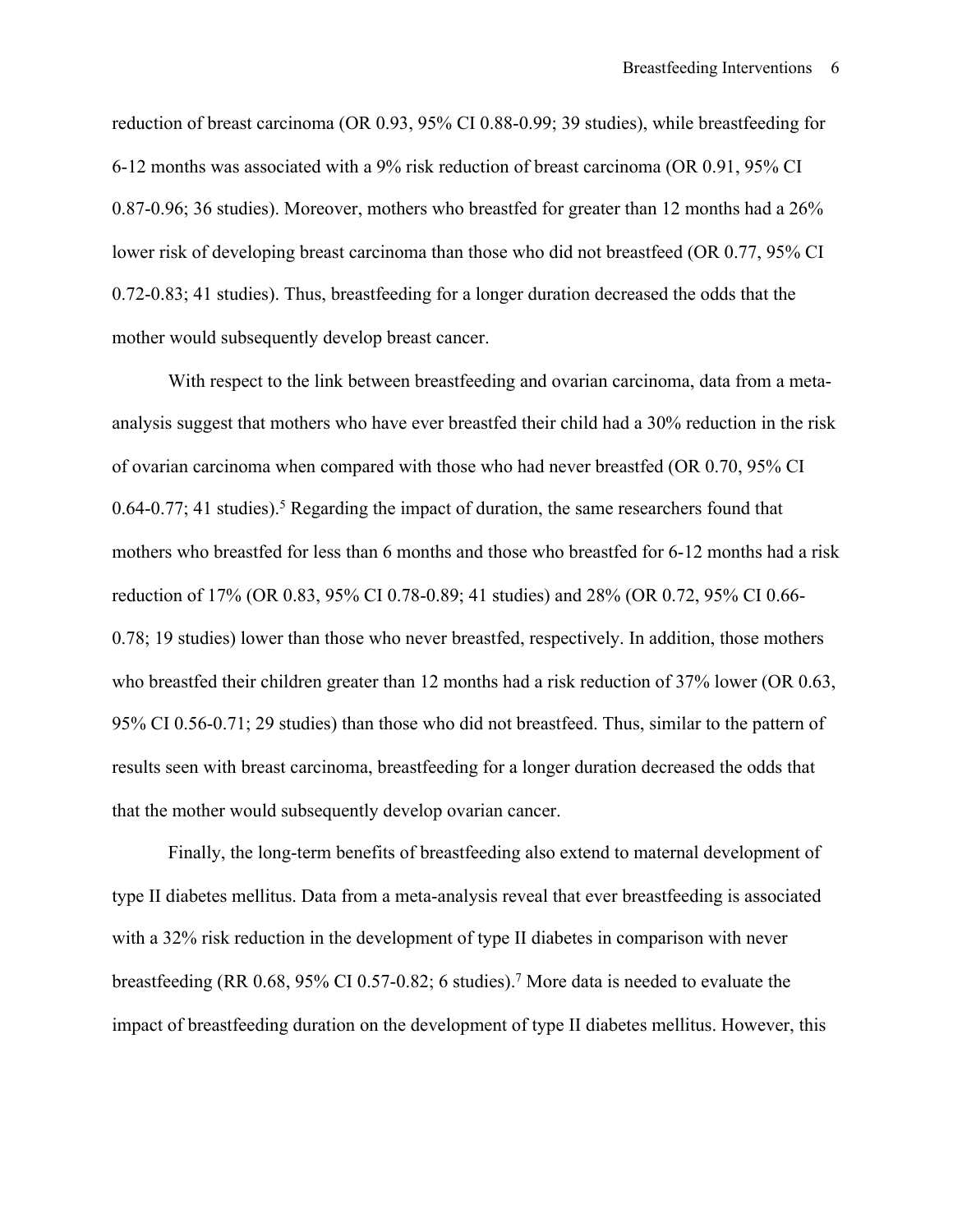preliminary finding is still important, as diagnosis of type II diabetes mellitus has been associated with significant mortality and morbidity in the United States.8

In addition to the numerous short- and long-term benefits of breastfeeding for the mother, there are also a multitude of short- and long-term benefits of breastfeeding that extend to the child as well. Short-term benefits for the child include decreased risks of diarrhea and respiratory tract infections. With respect to the association between breastfeeding and protection against diarrhea, data suggest that breastfeeding is associated with decreased risk of diarrhea and gastrointestinal illness in general in both developing (RR =  $0.69$ ,  $95\%$  CI  $0.58$ - $0.82$ ; 15 studies)<sup>9</sup> and developed countries (OR 0.36, 95% CI 0.32-0.41; 14 studies). <sup>10</sup> Given that diarrhea remains one of the leading causes of death of infants and children worldwide, accounting for 1 in 9 deaths of children under 5 between 2000-2010, breastfeeding offers significant protection for young children. <sup>11</sup> Although the mortality-related effects of diarrhea may not be as relevant in developed countries such as the United States, significant morbidity is still a possibility secondary to dehydration if the child with diarrhea is not properly treated.

Breastfeeding has also been shown to be protective against respiratory tract infections in both developing and developed countries. For example, in developing countries, if a child was ever breastfed the risk of the child presenting with a respiratory infection was reduced by 57%  $(RR = 0.43, 95\% \text{ CI } 0.33 - 0.55$ ; 50 studies). In developed countries, results from seven studies revealed a 72% reduction in the risk of hospitalization secondary to respiratory infections in infants who breastfed exclusively for greater than 2 months or greater than 9 months overall in comparison with formula-fed infants ( $RR = 0.28$ , 95% CI 0.14-0.54; 7 studies). This link is important to understand as respiratory infections have also been observed to be one of the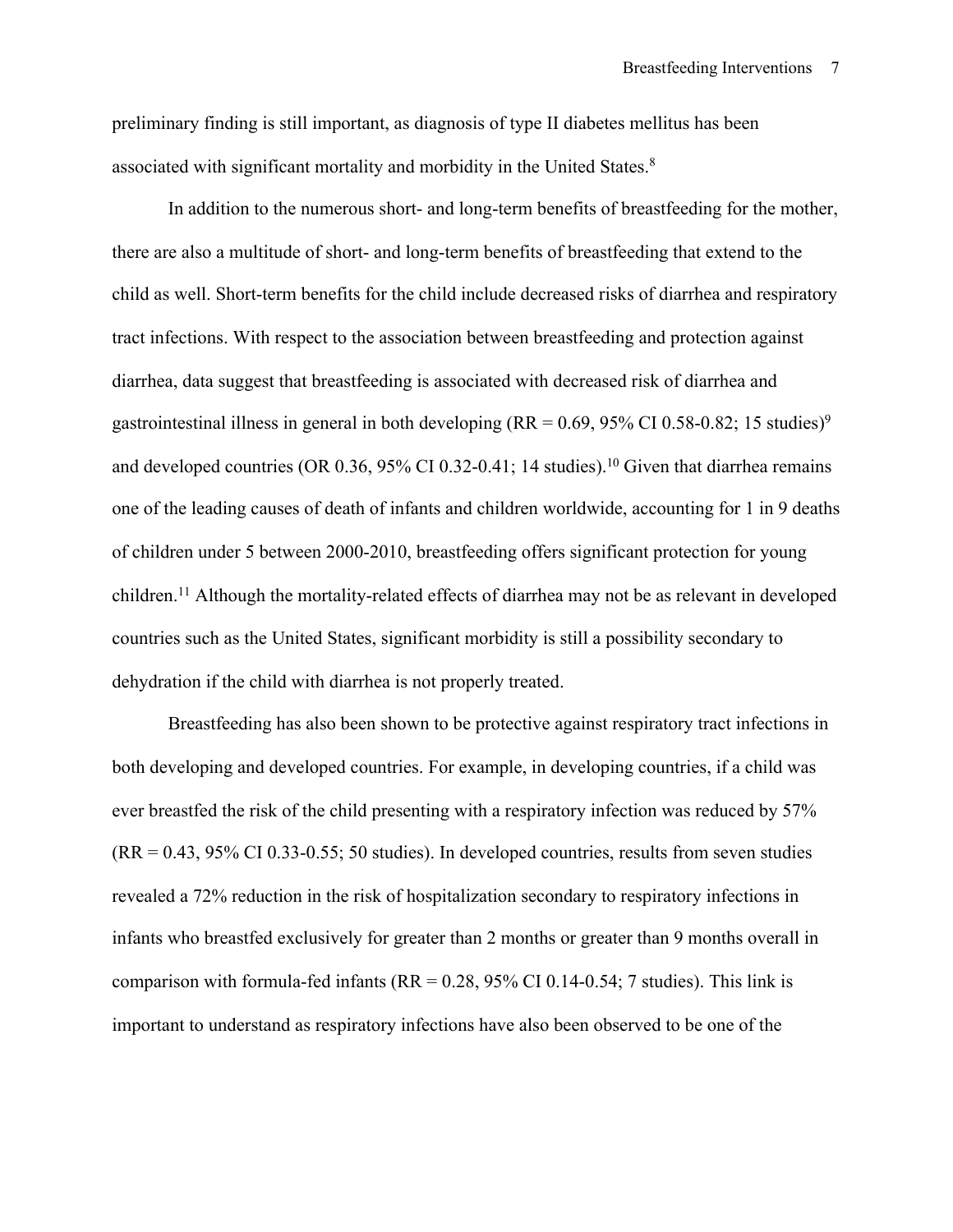leading causes of death for children under five, in addition to diarrhea.<sup>9</sup> Indeed, in 2015, it was estimated that approximately 921,000 children died from pneumonia worldwide.<sup>11</sup>

The long-term benefits of breastfeeding for the child have been studied extensively as well. These include outcomes such as obesity, hypertension, and type II diabetes mellitus, as well as many more that are beyond the scope of this paper. With respect to the link between breastfeeding and obesity in the child, data from a meta-analysis suggests that breastfed children were less likely to be considered overweight/obese later in life (OR = .76, 95% CI 0.71-0.81; 71 studies) compared to those who were not breastfed.<sup>12</sup> Moreover, this effect did not differ as a function of length of breastfeeding. This association is important, as obesity is a risk factor for a number of non-communicable chronic diseases, such as cardiovascular disease, cancer, and diabetes.<sup>12</sup>

In addition to obesity, the long-term association between breastfeeding and decreased risk of hypertension has also been thoroughly researched. Data from a meta-analysis including 36 studies reveal that ever breastfed infants had lower measured systolic blood pressures (mean difference = -1.02 mmHg, 95% CI -1.45-[-0.59]) and diastolic blood pressures (mean difference = -0.37 mmHg, 95% CI -0.71-[-0.04]) later in life relative to those who had not been breastfed in infancy.12 Similar to obesity, this is important as hypertension is associated with the incidence of stroke and ischemic heart disease.<sup>12</sup>

Finally, with respect to the link between breastfeeding and the development of type II diabetes mellitus in the child, data from a meta-analysis reveal that ever breastfed infants were less likely to be diagnosed with type II diabetes mellitus later in life (OR = 0.66, 95% CI 0.49- 0.89) relative to infants who had not been breastfed.<sup>12</sup>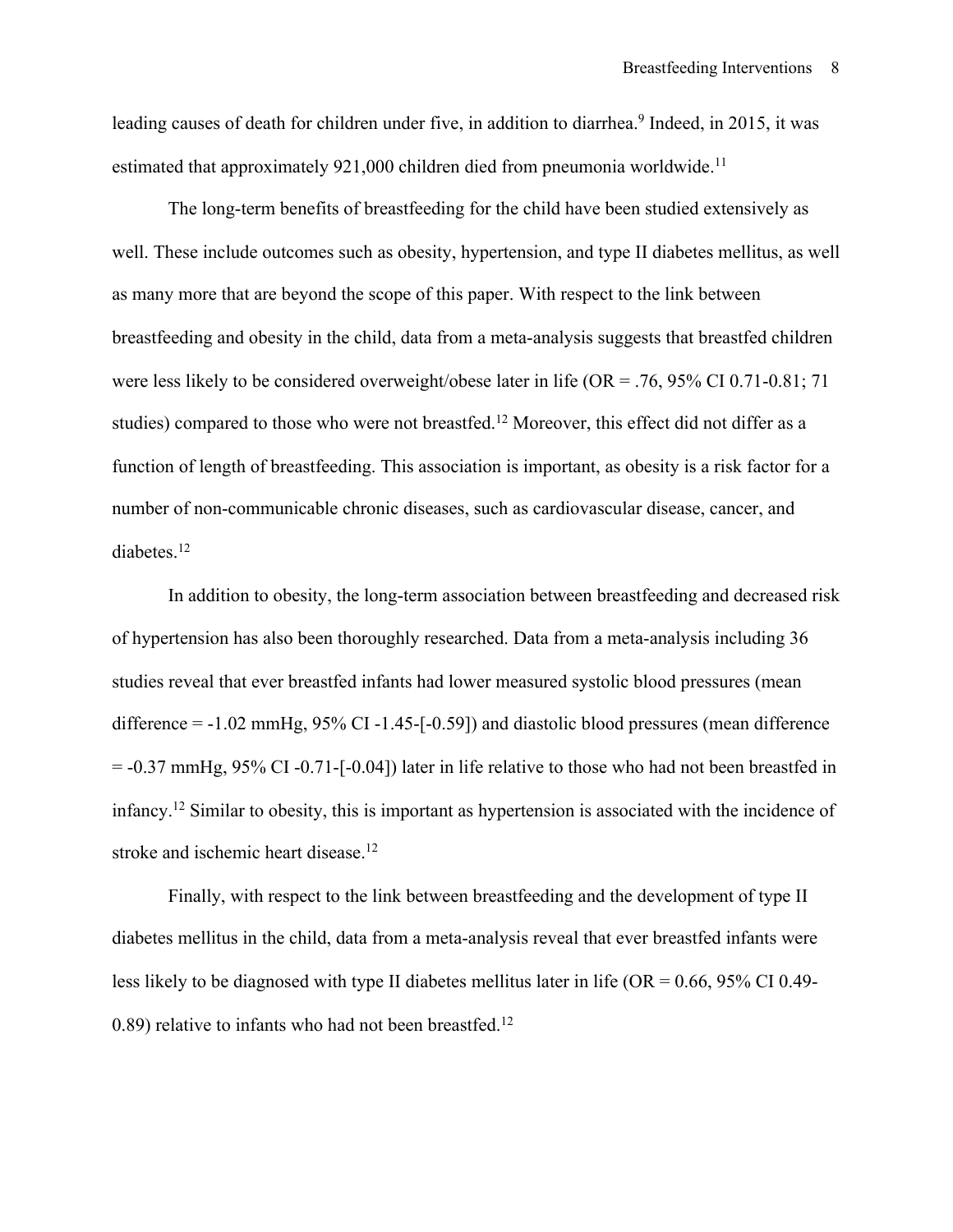Overall, the available data examining links between breastfeeding and multiple short- and long-term outcomes reveal multiple benefits for both the mother and child. As a result of these numerous benefits, multiple obstetric, maternal health, and pediatric organizations have put forth guidelines to aid medical providers in educating their patients concerning the benefits of breastfeeding and the proposed duration of breastfeeding. The overall theme of the breastfeeding guidelines across all organizations is that infants should receive breast milk exclusively for the first six months of life, and should continue to receive breast milk in addition to solid food for up to one or two years, with the longer proposed time frame at the mother and child's mutual discretion (Table 1). 13-17

Despite these recommendations, breastfeeding rates in the United States have remained suboptimal.<sup>18</sup> Indeed, data collected as a part of Healthy People 2020, a set of public health objectives put forth by the United States government's Office of Disease Prevention and Health Promotion, reveal a clear discrepancy between the guidelines set forth by the breastfeeding expert organizations and the current trends in breastfeeding in the United States (Table  $2^{19}$ . Broadly, the data show that as the infant gets older, there is a sharp decline in the use of breast milk as a means of nutritional support for the infant. For example, although data collected in 2011 reveal that 79.2% of infants were ever breastfed, only 49.4% of infants were breastfed (not exclusively) by six months of age, and further only 18.8% were breastfed exclusively by six months of age. Moreover, only 26.2% of infants were still breastfed at a year of age. These data are in stark contrast to current clinical guidelines which call for exclusive breastfeeding for the first six months, and ongoing combined breastfeeding for at least one year, if not longer.

The reasons for the observed discrepancy between breastfeeding guidelines and rates are complex and multifaceted. In an attempt to better understand why breastfeeding rates are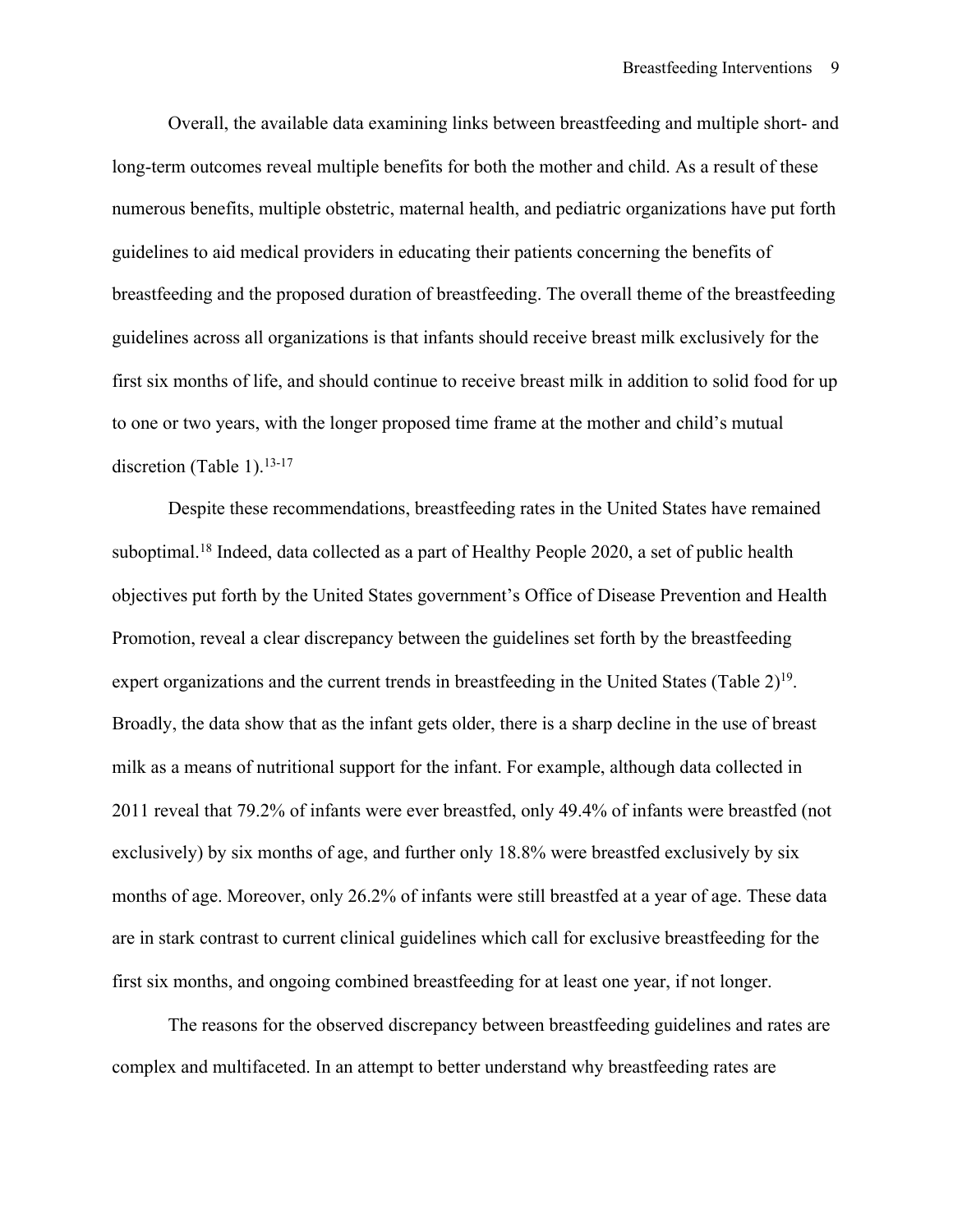suboptimal in the United states, Rollins et al.<sup>20</sup> proposed a conceptual model that summarized three levels of determinants for breastfeeding (Figure 1). The authors argue that the breastfeeding determinants "operate at multiple levels and affect breastfeeding decisions and behaviors over time". 20(p492)

At the highest level are structural determinants, specifically social factors that influence the entire population, such as media, products available in stores, social trends, and advertising. For example, in one study focused on the role of media and advertisements on breastfeeding, the authors found that the number of bottle feeding ads in *Parents' Magazine* in the prior year was associated with decreased breastfeeding initiation rates the following year ( $b = -0.20$ ,  $p < 0.05$ ).<sup>21</sup> The study followed the relationship of these two variables over a 28-year time period, and therefore was able to get a detailed understanding of the temporal relationship between the two variables. Thus, the data suggest that advertisements for formula or bottle-feeding present in media have an impact on decreasing subsequent maternal breastfeeding behavior.

More proximal to the breastfeeding individual, although at the mid-level in the proposed model, are the determinants that are a function of the settings that the individual finds herself in. There are multiple different settings, such as those within healthcare settings, family and community settings, and workplace settings, each of which may impact the mother such that she changes her breastfeeding behaviors as a function of the setting. For instance, many healthcareassociated issues, such as maternal illness during the birth of the child, birth of a preterm newborn, and birthing a low weight for gestational age newborn may impact the mother's ability to start breastfeeding immediately in the hospital. This may have a negative impact on the mother's desire to continue to breastfeed upon leaving the hospital. For example, a study by performed by Verd et al.22 found that the chance of exclusive breastfeeding continuing for the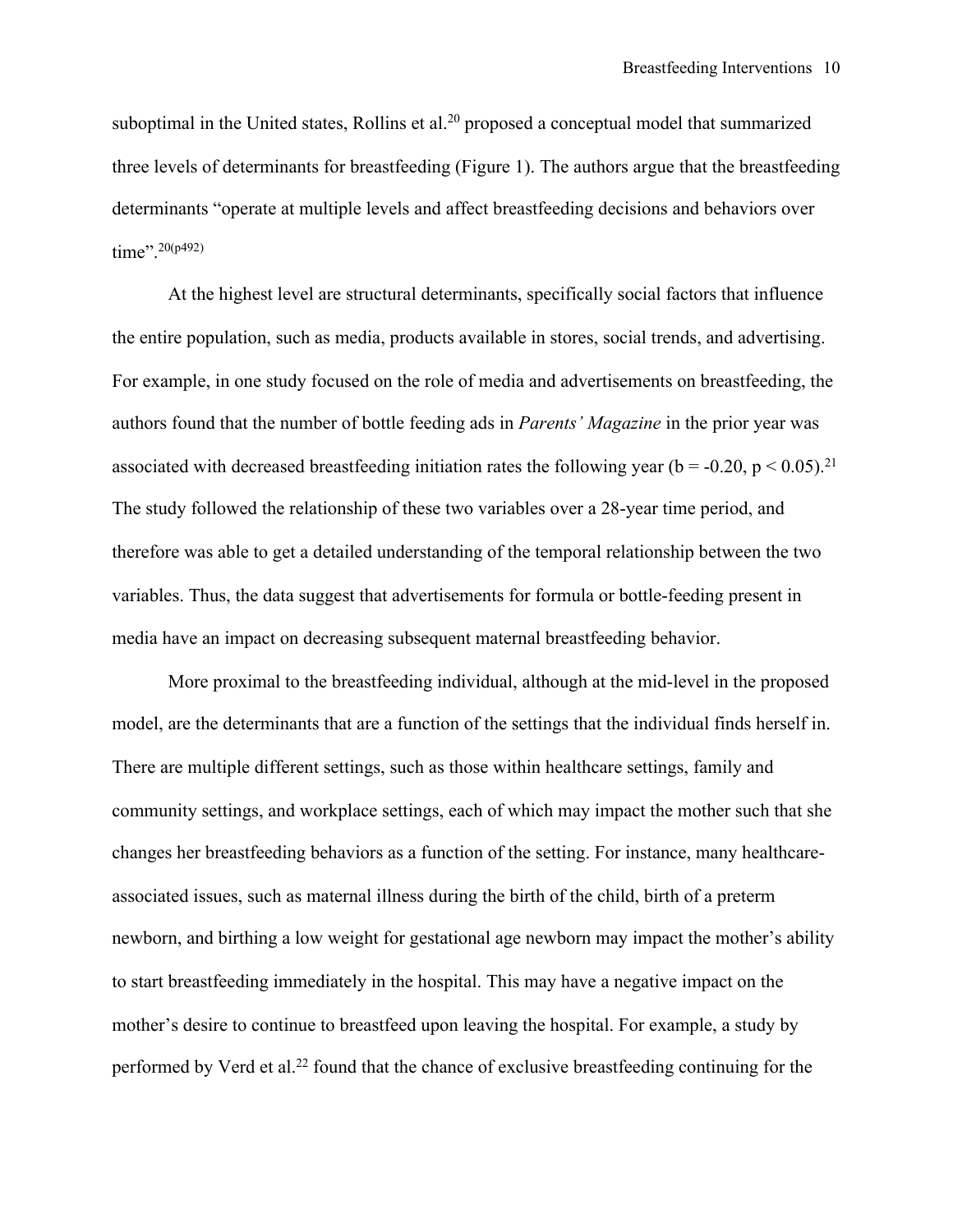first four weeks of life was significantly less for infants who were born at a low weight for gestational age relative to those who were at a normal weight for gestational age.

The third, most proximal level is composed of individual-level determinants, such as mother and infant attributes, as well as the mother-infant relationship, all of which will impact whether the mother continues to breastfeed. For example, in a study by Ahluwalia et al.<sup>23</sup>, the authors examined the reasons women cited for breastfeeding cessation. The authors found that women were more likely to stop breastfeeding if they felt that the infant did not appear satiated, if they felt they had an inadequate milk supply, or if they reported experiencing sore nipples, among many other reasons.

As a whole, an examination of the current state of breastfeeding in the United States suggests that, despite nearly uniform breastfeeding guidelines recommending six months of exclusive breastfeeding and at least a year of breastfeeding in addition to complementary foods, breastfeeding mothers in the United States consistently fail to attain those goals. The following literature review will examine a number of the interventions that have been undertaken in the United States to increase breastfeeding rates to the length of time recommended by the expert guidelines. Specifically, the following research question will be addressed: For the mother, does receiving group-based general antepartum breastfeeding education lead to increased breastfeeding duration relative to only receiving individualized support (either in-person or via telephone) when problems arise throughout and following pregnancy?

#### **LITERATURE REVIEW**

Multiple studies have examined different interventions to increase rates of breastfeeding and breastfeeding duration. Such interventions have included antepartum breastfeeding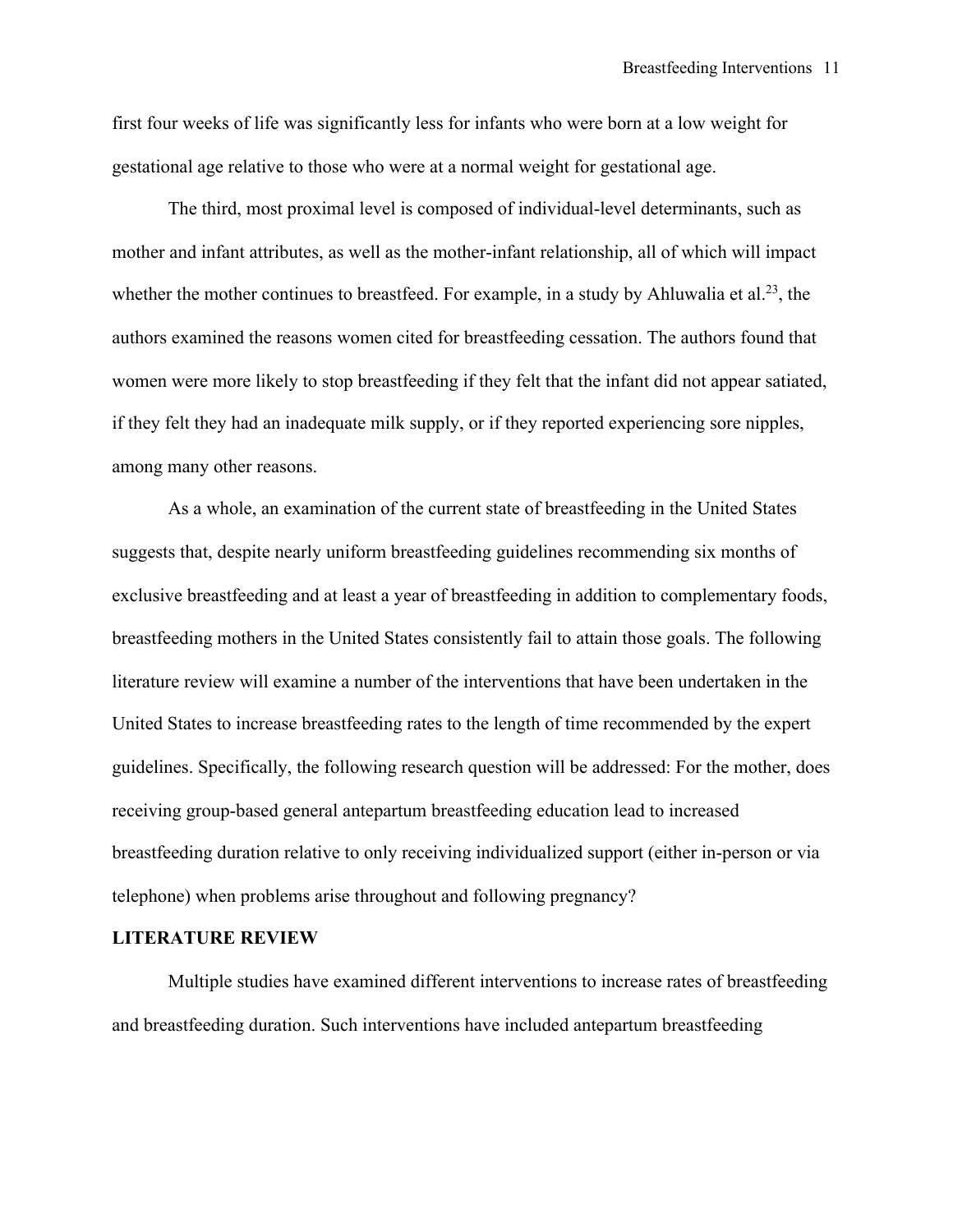education, institutional changes in maternity care, individualized support when problems arise, peer counseling, written materials, early maternal contact, and commercial discharge packets.

One approach that has been studied to increase breastfeeding rates and duration is antepartum breastfeeding education. Antepartum breastfeeding education generally refers to information and resources regarding the benefits of breastfeeding being provided in small-group settings to pregnant mothers and family.<sup>24</sup> Content generally includes topics such as ideal nutrition for infants, benefits of breastfeeding for mother and infant, as well as brief explorations of anatomy and physiology.25 This information is provided by individuals with an expertise in lactation management. This type of intervention is likely effective as many soon-to-be mothers without previous children do not have direct, personal knowledge of breastfeeding or the details of the benefits of breastfeeding.24 Receiving information on the benefits of breastfeeding from an expert along with other pregnant mothers may facilitate understanding of the material presented.

A meta-analysis performed by Guise et al.<sup>25</sup> examined the impact of antepartum breastfeeding education on duration of breastfeeding, specifically whether breastfeeding was subsequently initiated, lasted from 1 to 3 months (i.e., short-term duration), and whether it continued for 4 to 6 months (i.e., long-term duration). The control group did not receive antepartum breastfeeding education. In order to increase sample size of analyses, mothers who endorsed breastfeeding at the time of the outcome assessment, regardless of whether it was exclusive or non-exclusive, were classified having breastfed. Results of the meta-analysis reveal that antepartum breastfeeding education increased breastfeeding initiation by 23% (mean difference = 0.23, 95% CI 0.12-0.34; 8 studies) relative to the control group. Additionally, the authors found that antepartum breastfeeding education increased short-term duration by 39% (mean difference  $= 0.39$ , 95% CI 0.27-0.50; 10 studies) in comparison to the control group,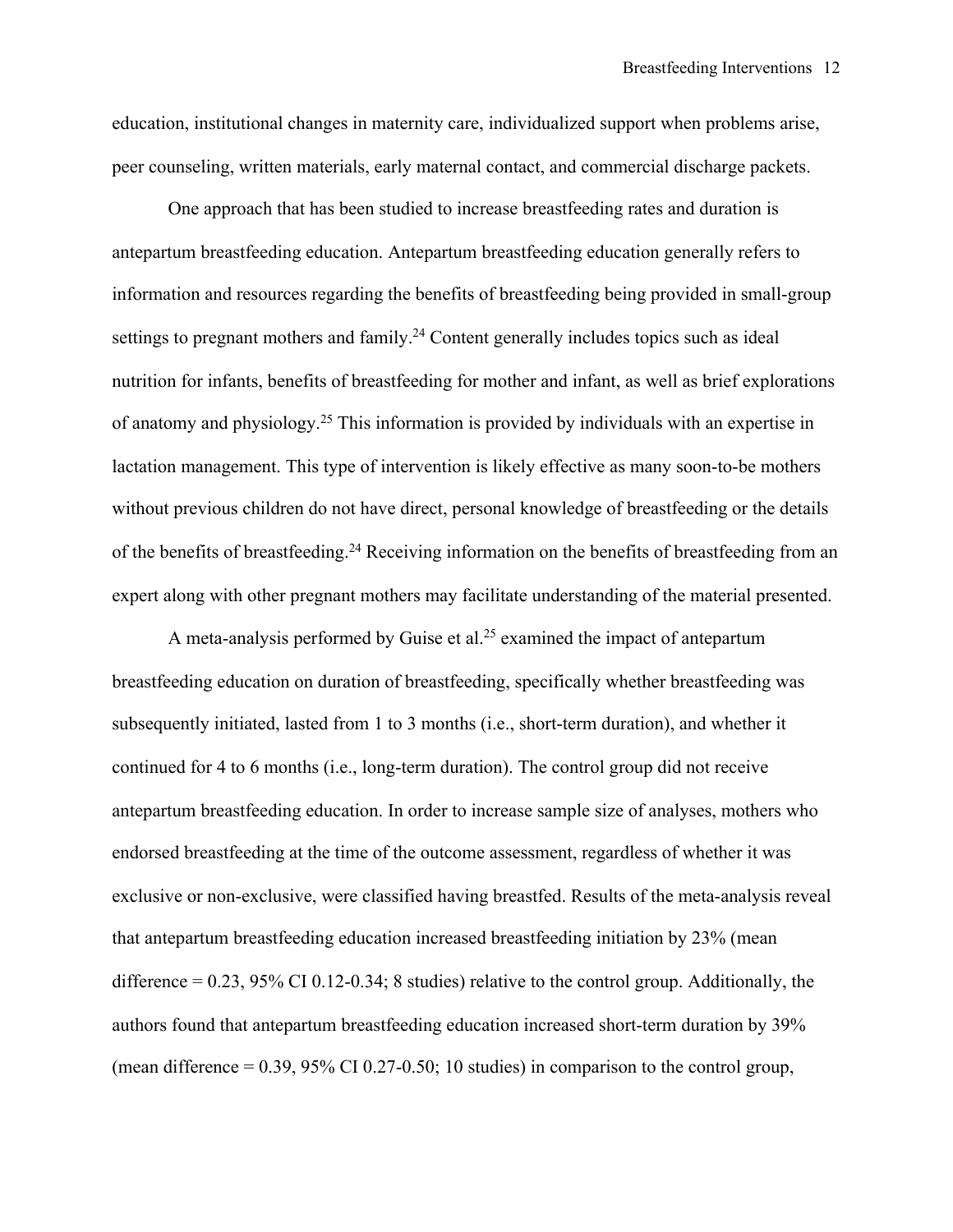although was not related to increased long-term duration (mean difference  $= 0.04$ , 95% CI -0.06-0.16; 7 studies) relative to controls.

The influence of individualized support as problems arise on breastfeeding initiation and duration has also been studied. Such support programs include telephone or in-person support by an expert in lactation, such as a nurse or a trained lactation consultant. This type of support is thought to be effective as the content of the support provided varies as a function of the patient's questions and concerns.25 The support may be provided prenatally, ante-, or postpartum, depending on the patient's needs.

Guise et al.<sup>25</sup> examined the influence of individualized breastfeeding support on breastfeeding initiation and duration in a meta-analysis. The authors found that mothers who received individualized breastfeeding support were 11% more likely to endorse breastfeeding at least 1 to 3 months (i.e., short-term duration) relative to controls that did not receive individualized breastfeeding support (mean difference = 0.11, 95% CI 0.03-0.19; 10 studies). Those who received individualized breastfeeding support were also 8% more likely to endorse breastfeeding at least 4 to 6 months (i.e., long-term duration) than controls who did not receive individualized breastfeeding support (mean difference = 0.08, 95% CI 0.02-0.16; 2 studies). Of note, individualized support was not related to increased breastfeeding initiation (mean difference  $= 0.06$ , 95% CI -0.02-0.15; 8 studies) relative to the control group.

However, interventions to increase breastfeeding rates and duration include more than antepartum breastfeeding education and individualized support, which were the focus of the research question presented above. Another approach that has been studied to increase breastfeeding iniation and duration is institution-based changes in maternity care. Changes in maternity care include having a breastfeeding policy for all staff with sufficient education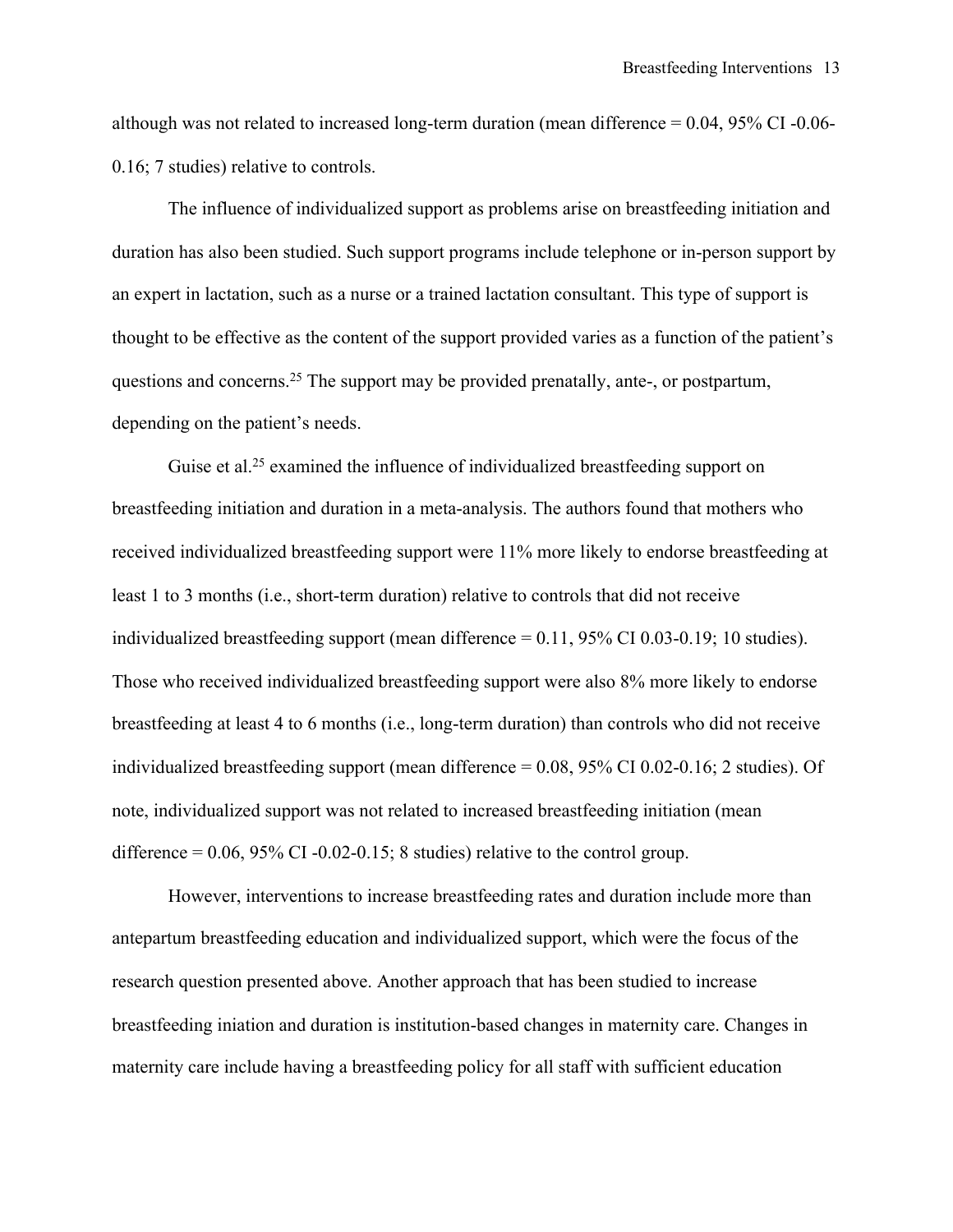provided, encouraging early breastfeeding initiation, and restricting promotion of pacifiers while remaining in the hospital.<sup>24</sup> Such changes are important as it has been posited that the maternity hospital stay immediately postpartum is a critical period for initiation of breastfeeding.<sup>24</sup>

A large-sample randomized control trial by Kramer et al.<sup>26</sup> examined the impact of institution-based maternity care changes in subsequent breastfeeding. This study was part of the Promotion of Breast-feeding Intervention Trial (PROBIT) in Belarus, and the outcome of interest was breastfeeding initiation and duration. The experimental group consisted of hospitals that had implemented the "Ten Steps to Successful Breastfeeding" guidelines published by the WHO in their Baby-Friendly Hospital Initiative (Table  $3)^{27,28}$ , while the control group consisted of hospitals that did not change their current practices. Results from this study revealed that mothers in the experimental group were more likely to be exclusively breastfeeding at 3 months  $(43.3\% \text{ vs } 6.4\% \text{, } p \le 0.001 \text{ by unpaired } t\text{-test})$ , exclusively breastfeeding at 6 months (7.9% vs 0.6%, *p* < 0.01 by unpaired *t*-test), and to have ever breastfed at 12 months (19.7% vs 11.4%; OR 0.47, 95% CI 0.32-0.69), in comparison to the control group.

Multiple studies have also examined the impact of peer support on breastfeeding initiation and duration. Peer support differs from individualized breastfeeding support in that peer support refers to peers of breastfeeding mothers who have themselves previously breastfed or are breastfeeding, or have the same socioeconomic background or locality as the women they are support.29 In contrast, individualized breastfeeding support refers to support provided by an expert in lactation. This type of support is posited to be helpful to breastfeeding mothers as generally the peers are having or have had similar experiences while breastfeeding and can provide guidance and motivation.25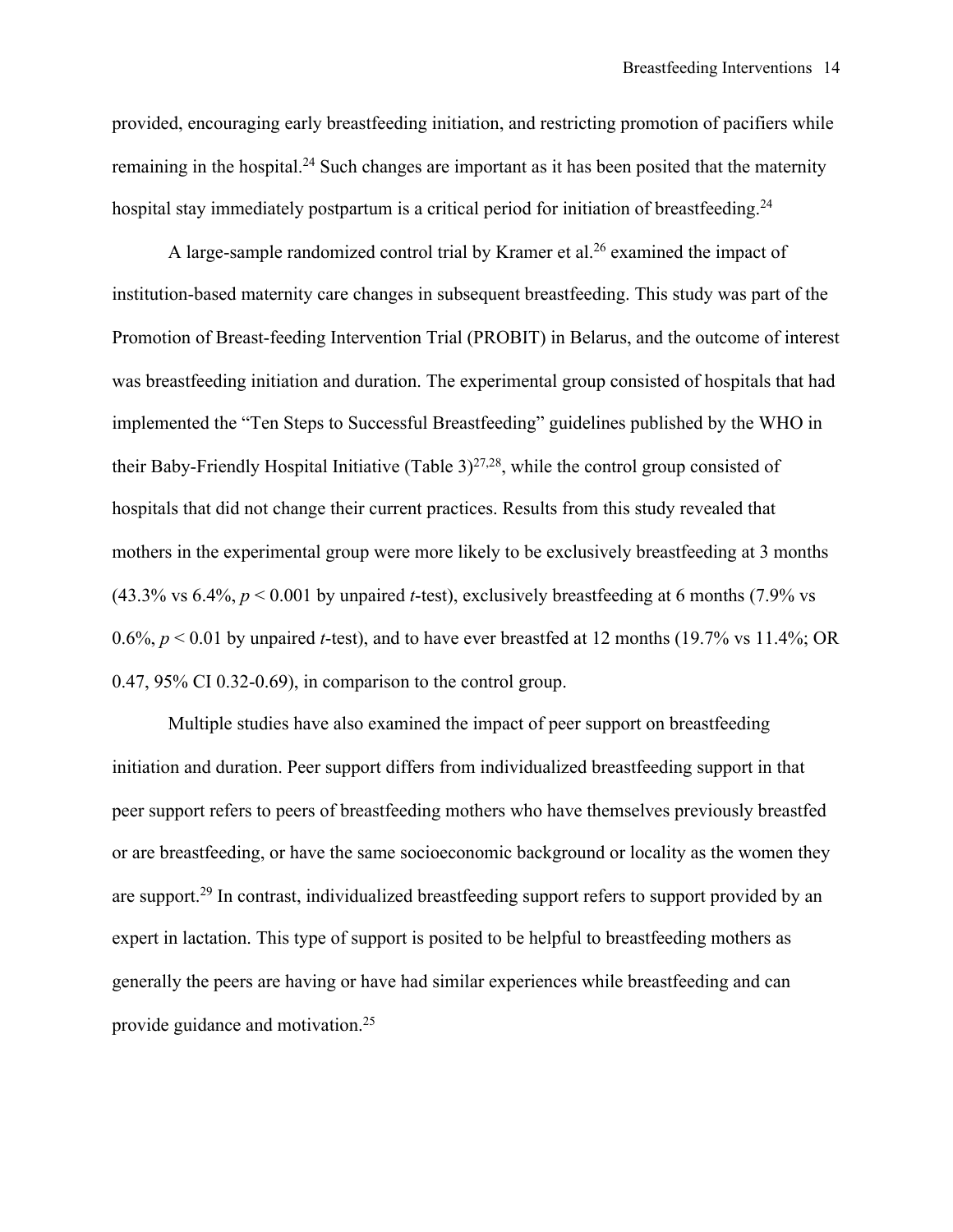A meta-analysis performed by Jolly et al.<sup>29</sup> examined the impact of peer support on breastfeeding maintenance. All studies included in the meta-analysis were randomized control trials wherein peer support was provided in comparison with usual cares. The outcome variable of interest was whether the mother endorsed breastfeeding at the last follow up visit, without respect to duration. Results of the meta-analysis revealed that mothers who endorsed receiving peer support had 15% lower risk of not breastfeeding at the last follow up (RR = 0.85, 95% CI 0.77-0.94; 13 studies) relative to controls. Moreover, allocation of peer support was also associated with a lower risk of not breastfeeding exclusively at the last follow up ( $RR = 0.82$ , 95% CI 0.76-0.88; 12 studies).

Another intervention that has been assessed to improve breastfeeding rates and duration is education and information in the form of written materials. Written materials include media such as pamphlets and booklets that vary in their length and detail. This type of support may be helpful in various ways to increase breastfeeding rates, such as reinforcing material learned in classes or via videos, or providing information about breastfeeding when other options are not feasible. 25

Studies examining the impact of written materials on breastfeeding rates and duration have not been subject to meta-analysis, as in most studies the effect of written materials on breastfeeding could not be independently assessed from other forms of interventions concurrently taking place, such as antenatal education or support. However, three studies have explicitly examined the association between written materials provided and breastfeeding behaviors. In Curro et al.<sup>30</sup>, the authors found that providing a booklet regarding the advantages of exclusive breastfeeding for six months to new mothers did not result in statistically significant increased exclusive (48.5% vs 43.7%;  $p = 0.52$  for log rank test;  $n = 200$ ) or complementary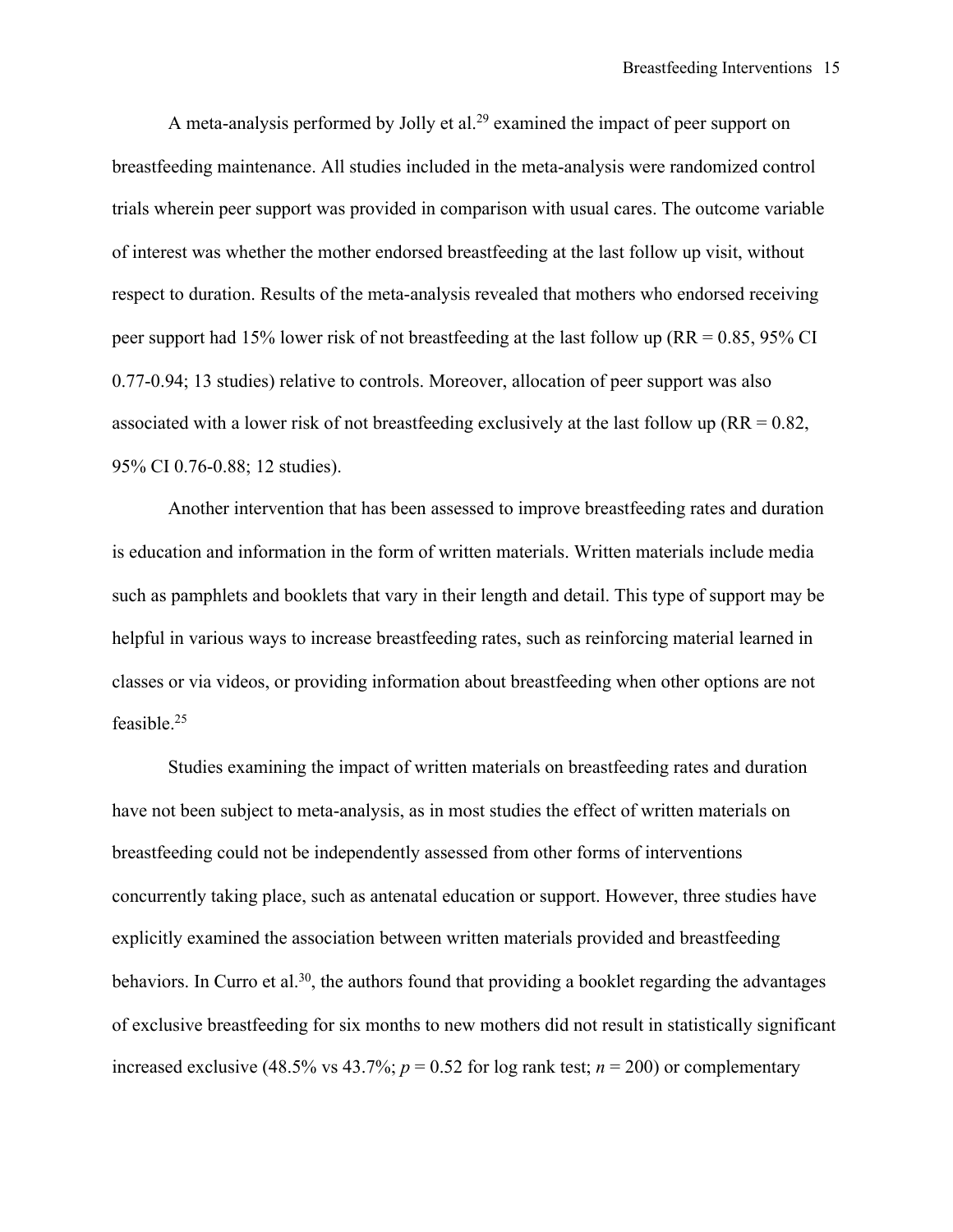(59.2% vs 51.5%;  $p = 0.35$ ;  $n = 200$ ) breastfeeding rates. Note that the control group did not receive the booklet. Loh et al.<sup>31</sup> examined the impact of a written material containing eight positive aspects of breastfeeding on subsequent breastfeeding behavior. This paper was provided to mothers in clinic near the end of the pregnancy, and breastfeeding behavior was recorded on discharge from the hospital. The authors found no statistically significant differences between mothers who received the written material and those who were provided standard care (44% vs 32%;  $p = 0.07$  for chi square test;  $n = 193$ ). Kaplowitz et al.<sup>32</sup> explored the impact of a series of five written pamphlets mailed to participants homes weekly over a five week period on subsequent breastfeeding behavior. The pamphlets contained helpful information regarding physiology, proper nursing techniques, and also information regarding the benefits of breastfeeding. The control group did not receive the information in the mail. The authors found no effect of receiving the written pamphlets on subsequent breastfeeding at two months of age  $(28\% \text{ vs } 23\%; n = 40).$ 

Researchers have also examined the impact of early maternal contact on breastfeeding duration and initiation. Early maternal contact refers to skin-to-skin contact between the mother's bare chest and the naked newborn that is initiated within the first ten minutes following birth.<sup>33</sup> Early skin-to-skin contact immediately following birth has been demonstrated to have effects on increasing maternal oxytocin release and decreasing maternal stress, both of which may independently influence breastfeeding behavior and provide the mother with increased confidence regarding her breastfeeding abilities.<sup>33</sup>

Moore et al.<sup>33</sup> performed a meta-analysis on the available data examining the impact of early skin-to-skin contact on breastfeeding rates and duration. The authors found that mothers who received immediate skin-to-skin contact with their newborns were more likely to be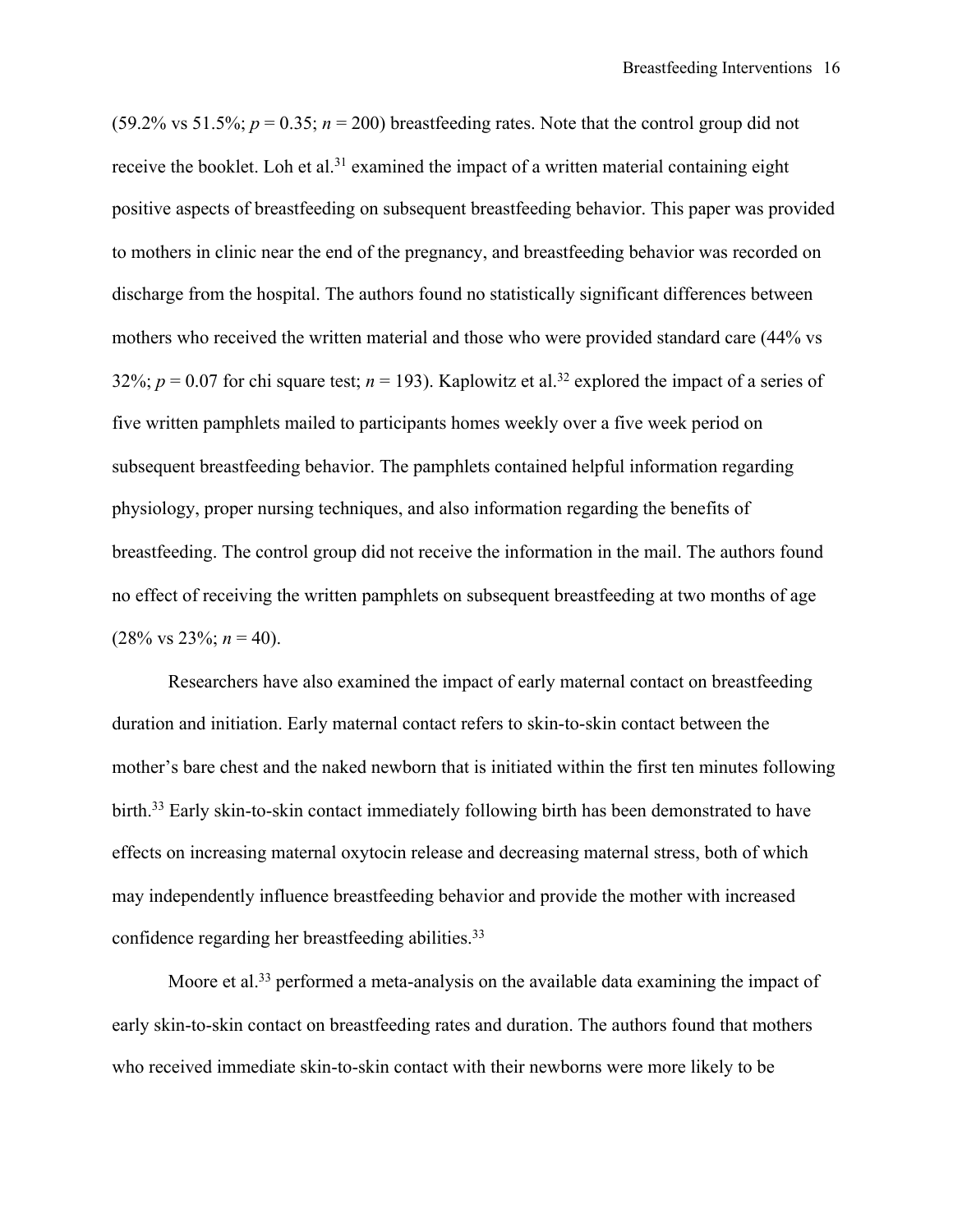breastfeeding one to four months post birth  $(RR = 1.24, 95\% \text{ CI } 1.07$ -1.43; 14 studies) than mothers who did not receive skin-to-skin contact. Moreover, mothers who received skin-to-skin contact with their newborns immediately following birth were more likely to be exclusively breastfeeding between six weeks to six months ( $RR = 1.50$ ,  $95\%$  CI 1.18-1.90; 7 studies) than mothers who did not receive skin-to-skin contact.

The impact of the distribution of commercial discharge packs containing formula on subsequent breastfeeding behavior has also been explored. The distribution of "helpful" items is commonplace in many hospitals.<sup>34</sup> The contents of the commercial discharge packs varies between hospitals, and the packs may or may not contain formula samples. Although not an intervention per se, the distribution of commercial discharge packs with or without formula may have the possibility to impact breastfeeding behavior, and thus the link between the two was explored via a meta-analysis.<sup>34</sup>

Donnelly et al.<sup>34</sup> explored the association between commercial discharge packs provided by hospitals from companies that produce and sell formula and subsequent breastfeeding duration. The authors found that providing discharge packs containing formula milk and leaflets negatively impacted exclusively breastfeeding at 0-2 weeks (OR = 1.99, 95% CI 1.04-3.79; 2 studies) and 3-6 weeks post-birth ( $OR = 1.25$ ,  $95\%$  CI 1.06-1.47; 6 studies), as compared with providing non-commercial packs or no intervention. Providing discharge packs with formula did not negatively impact exclusive breastfeeding at 8-10 weeks (OR = 1.86, 95% CI 0.74-4.62; 1 study) or 16 weeks post-birth ( $OR = 1.10$ , 95% CI 0.91-1.33; 2 studies). In other words, the rates of exclusive breastfeeding at 8-10 weeks and at 16 weeks post-birth were identical whether a commercial discharge pack containing formula was provided or a non-commercial pack without formula was provided.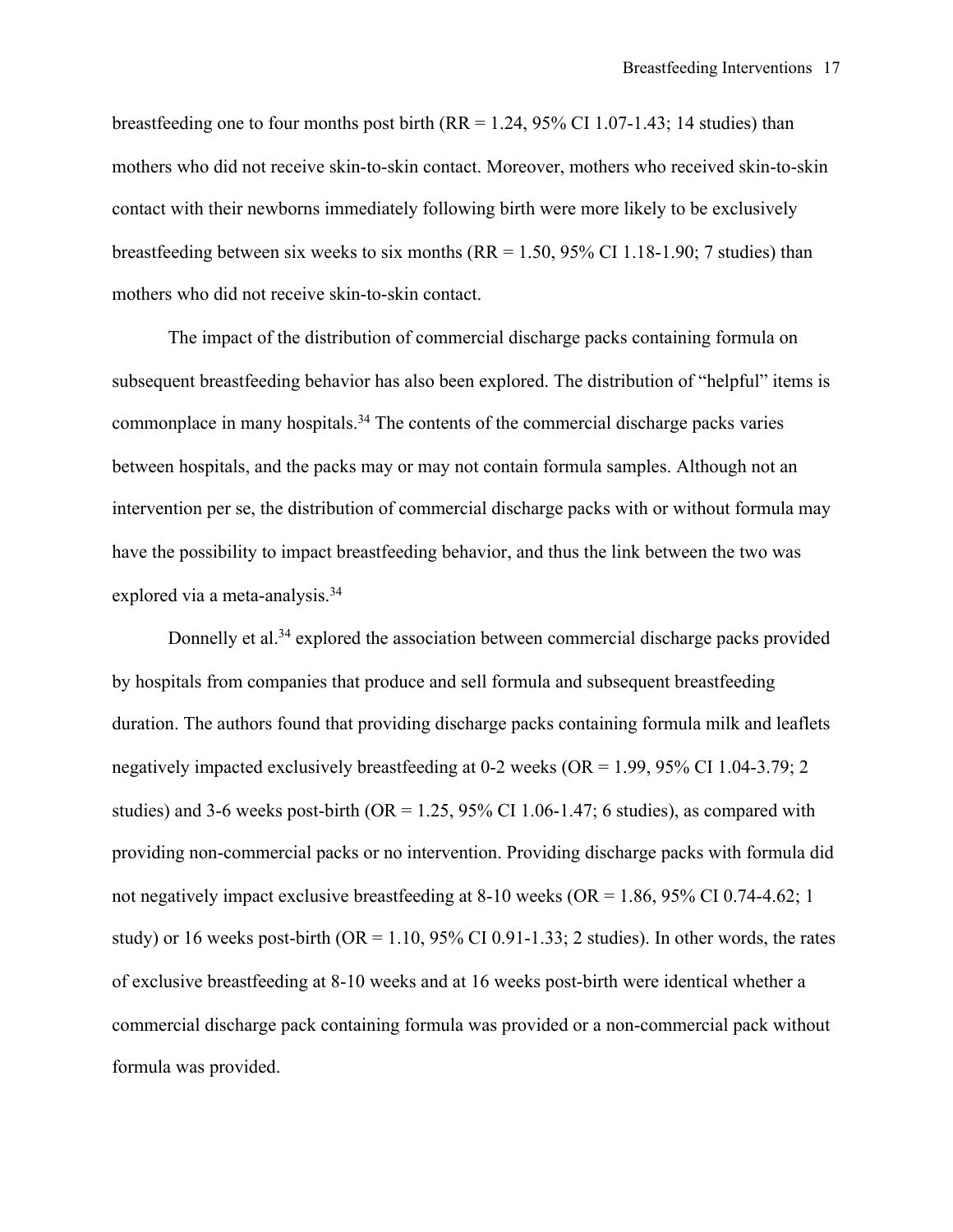Finally, Guise et al.<sup>25</sup> also performed a meta-analysis on a limited number of studies that had examined the impact of combined antepartum breastfeeding education and individualized support on subsequent breastfeeding behaviors. Antepartum breastfeeding education and individualized support are defined as above. The authors found that combined antepartum breastfeeding education and individualized support led to increased initiation (mean difference = 0.21, 95% CI 0.07-0.35; 2 studies), short-term duration (mean difference = 0.36, 95% CI 0.22- 0.49; 2 studies), and long-term duration (mean difference  $= 0.13$ , 95% CI 0.01-0.25; 2 studies).The comparison group consisted of controls that did not receive combined antepartum breastfeeding education and support.

#### **METHOD**

Data for this manuscript was acquired using two online search engines, specifically Google Scholar and Pubmed between June and July of 2017. The initial search terms used to acquire the relevant studies included "breastfeeding interventions", breastfeeding interventions meta-analysis", "promoting breastfeeding meta-analysis", "antepartum breastfeeding education meta-analysis", "peer counseling breastfeeding meta-analysis", "early maternal contact breastfeeding meta-analysis", and "commercial discharge packets breastfeeding meta-analysis". Once the initial manuscripts were evaluated, the reference sections of those manuscripts were evaluated for additional relevant studies.

In general, an attempt was made to only include meta-analyses and systematic reviews in this manuscript. The rationale for this was that these forms of publications provide "populationbased" estimates of associations of interest by using all available, non-duplicated data, so conclusions can be drawn about the state of the available data as a whole, and thus ideally not be subject to any particular bias of one dataset, and in the case of meta-analysis, any bias of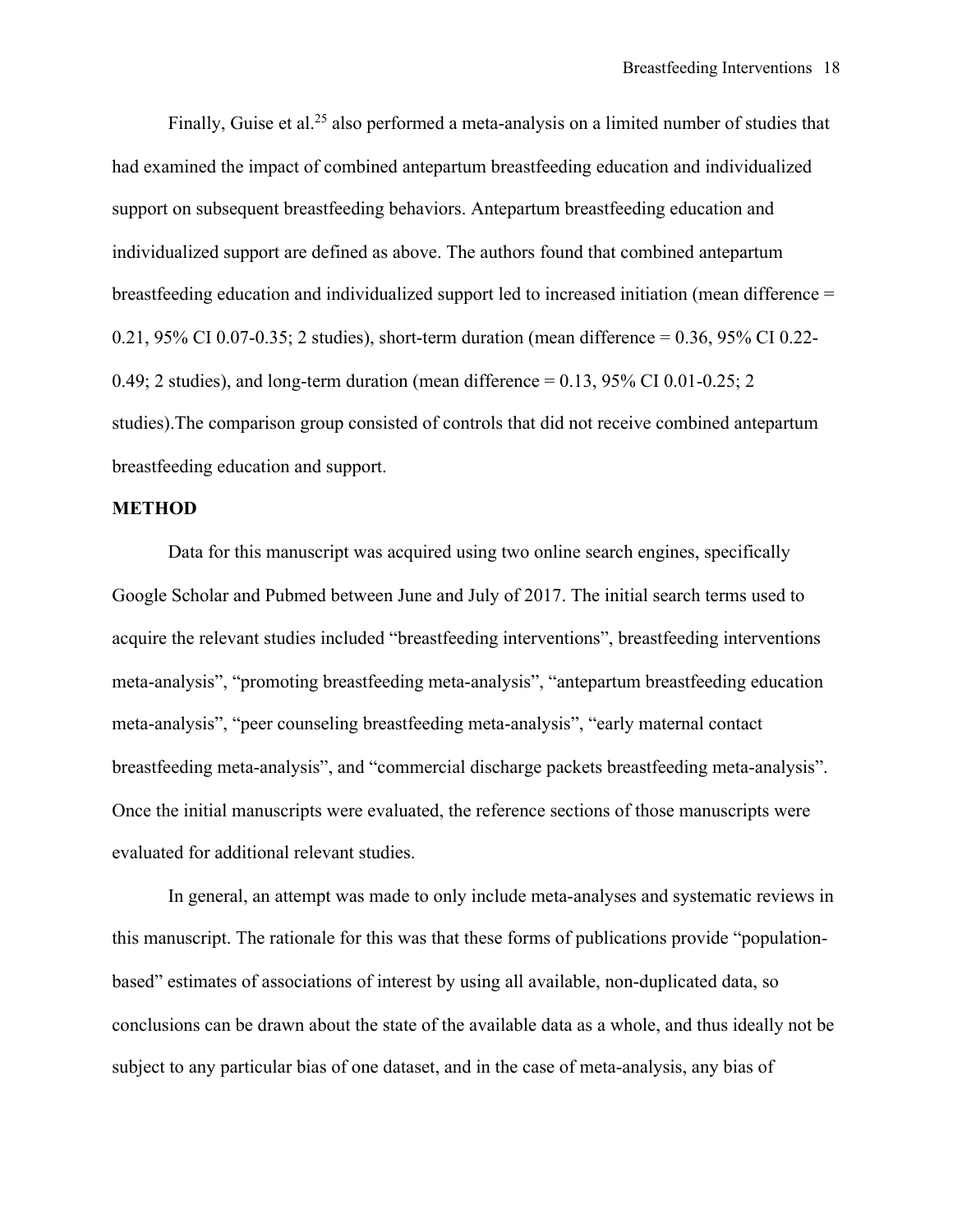unpublished data as well. In some cases, such as data available examining the impact of written materials on breastfeeding rates and duration, a meta-analysis had not been performed as of yet on available data. The data were included and summarized nevertheless as the distribution of written materials with information regarding breastfeeding is common with new mothers and the impact of this intervention on breastfeeding behavior was deemed important to assess. The Kramer et al.26 PROBIT study was also not a meta-analysis, however the study design was of high quality and the sample size was very large  $(N = 17,046)$ , thus the data from the study was included in this literature review.

#### **DISCUSSION**

Results presented in the Guise et al.<sup>25</sup> meta-analysis address the research question proposed in the introduction, specifically whether receiving group-based general antepartum breastfeeding education leads to increased breastfeeding duration relative to only receiving individualized support when problems arise throughout and following pregnancy. The available data suggest that both antenatal breastfeeding education and individualized support are important components of initiating and maintaining breastfeeding, but that impact of each differs as a function of breastfeeding duration. For example, the data suggest that antenatal breastfeeding education may be more beneficial than individualized support with respect to breastfeeding initiation and short-term duration, while individualized support may be more beneficial for longterm breastfeeding duration. More specifically, antenatal breastfeeding education was associated with a 23% increase in breastfeeding initiation ( $p < 0.05$ ), and 39% increase in short-term duration ( $p < 0.05$ ), whereas individual support was only associated with a 6% increase in breastfeeding initiation ( $p > 0.05$ ) and an 11% increase in short-term duration ( $p < 0.05$ ). With respect to long-term breastfeeding duration, individualized support was associated with an 8%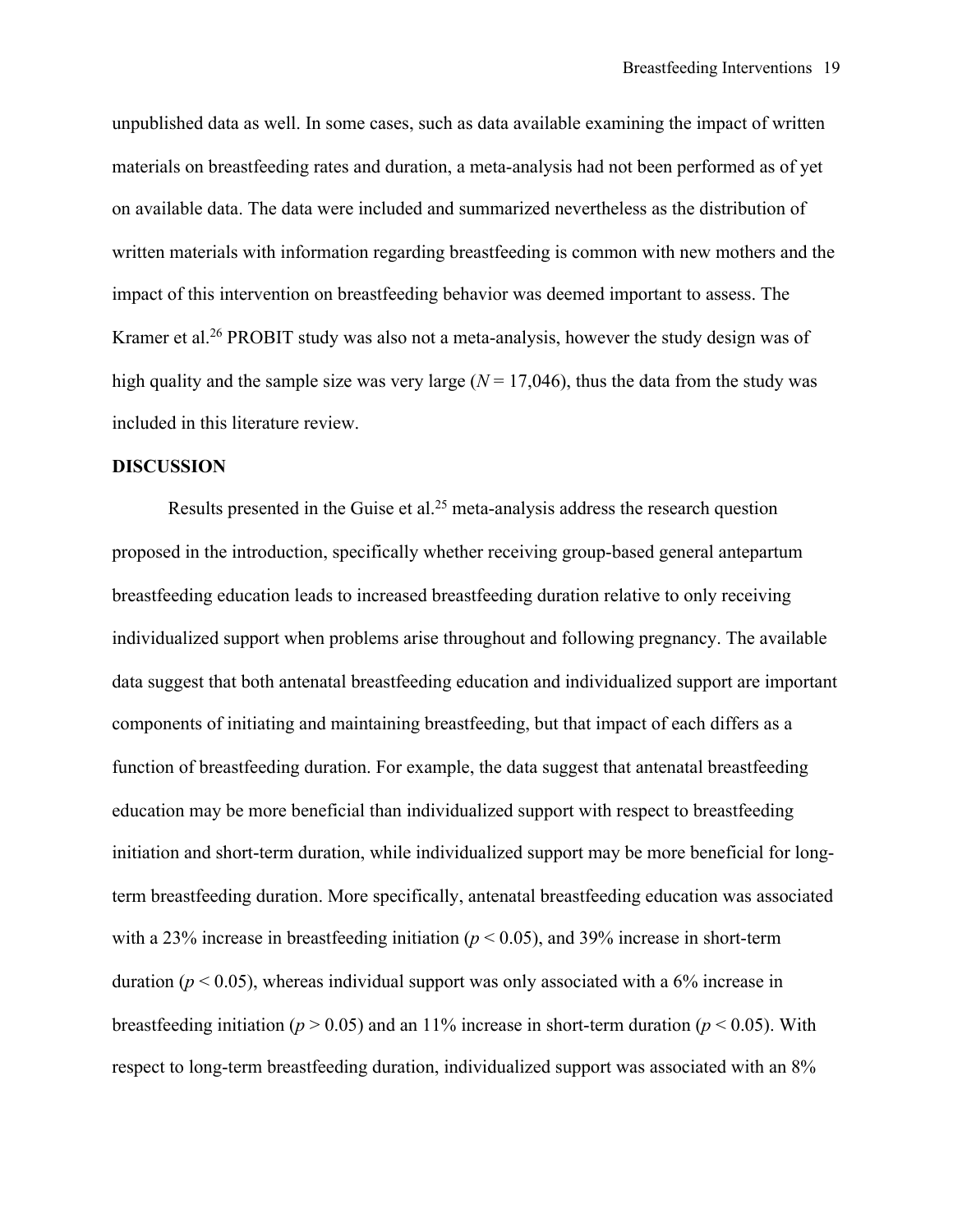increase in long-term duration ( $p < 0.05$ ), where as antenatal breastfeeding was only associated with a 4% increase in long-term duration  $(p > 0.05)$ .

Indeed, Guise et al. <sup>25</sup> found in their meta-analysis that interventions that included combined antepartum breastfeeding education and individualized support led to a 21% increase in breastfeeding initiation, 36% increase in short-term duration, and 13% increase in long-term duration, all of which were statistically significant increases. Overall, in light of the guidelines recommending six months of exclusive breastfeeding and at least one year of complementary breastfeeding, the available data suggest that the use of interventions that utilize both antepartum breastfeeding education and individualized support might provide mothers the best chance of achieving the duration of breastfeeding found in the guidelines.

Given that breastfeeding is associated with numerous positive outcomes for mother and child, as well as the observation that combined antepartum breastfeeding education and individualized support lead to increased breastfeeding initiation and duration, one possible solution to increase breastfeeding initiation and duration would be to subsidize antepartum breastfeeding education and individualized support without limitations for all mothers so that individuals of all financial backgrounds can benefit. Currently, services such as antepartum breastfeeding education and individualized support are listed within the Affordable Care Act as services that must be covered by all health insurance plans.<sup>35</sup> However, there are many caveats that limit the availability of coverage for all mothers. For instance, low-income mothers who seek insurance coverage through Medicaid have variable coverage of antepartum breastfeeding education and individualized support as a function of the state that they live in, especially if the state did not expand Medicaid with the rollout of the Affordable Care Act. Additional examples include grandfathered plans that had not made changes in multiple years to coverage, as these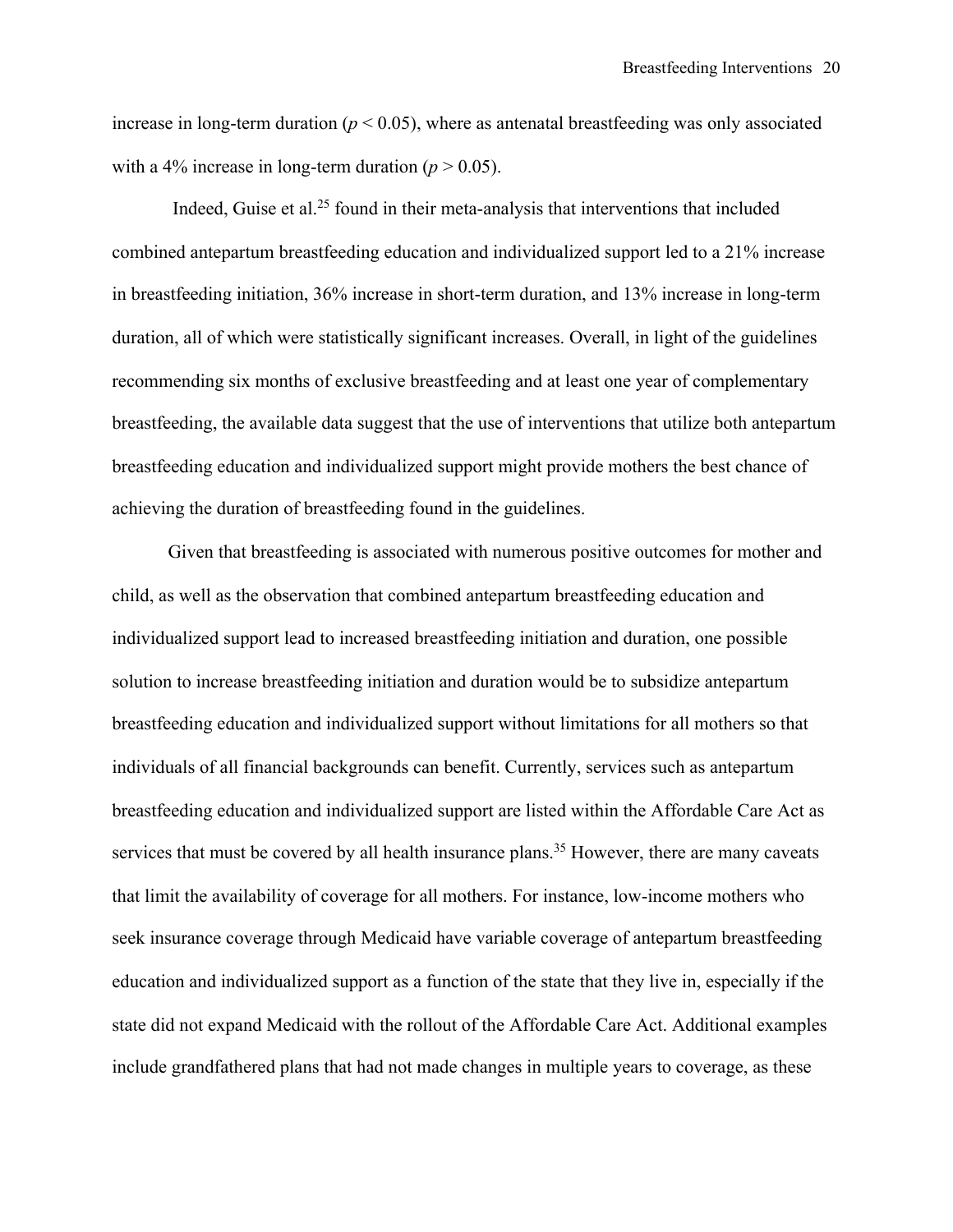plans were allowed to forgo coverage of antepartum breastfeeding education and support, as well as TRICARE, the health insurance for military families, which is not required to provide coverage for antepartum breastfeeding education and support. As such, it is clear that more can be done by the US government to expand coverage for antepartum breastfeeding education and individualized support and address caveats to current law so that all mothers can obtain the benefits of these services, regardless of their insurance coverage.

However, as evident in Rollins et al.<sup>20</sup> conceptual model (Figure 1), there are multiple complex layers that must be addressed in addition to antenatal breastfeeding education and individualized support to see meaningful increases in breastfeeding initiation and duration. These include structural, setting, and individual level determinants. Importantly, a number of the studies addressed in this literature review have discussed interventions aimed at these determinants. For example, the impact of advertising on breastfeeding behavior is described as a structural level determinant. One form of advertising provided to new mothers immediately following the birth of her child, right as she is making the difficult transition to caring for a new child, comes in the form of commercial discharge packs. <sup>34</sup> One proposed method of increasing breastfeeding initiation and duration is to have hospitals withhold distribution of free formula packs, as distribution of such materials has been show to be associated with decreased breastfeeding rates.<sup>34</sup> However, potentially withholding free formula packs from new mothers might be ethically challenging, as some new mothers might not plan to breastfeed regardless of the benefits or without the free formula packs. The alternative might be that the mother feeds the child something other than breast milk or formula that might be potentially dangerous for the child, such as milk from cows, which could have severe negative consequences for the child.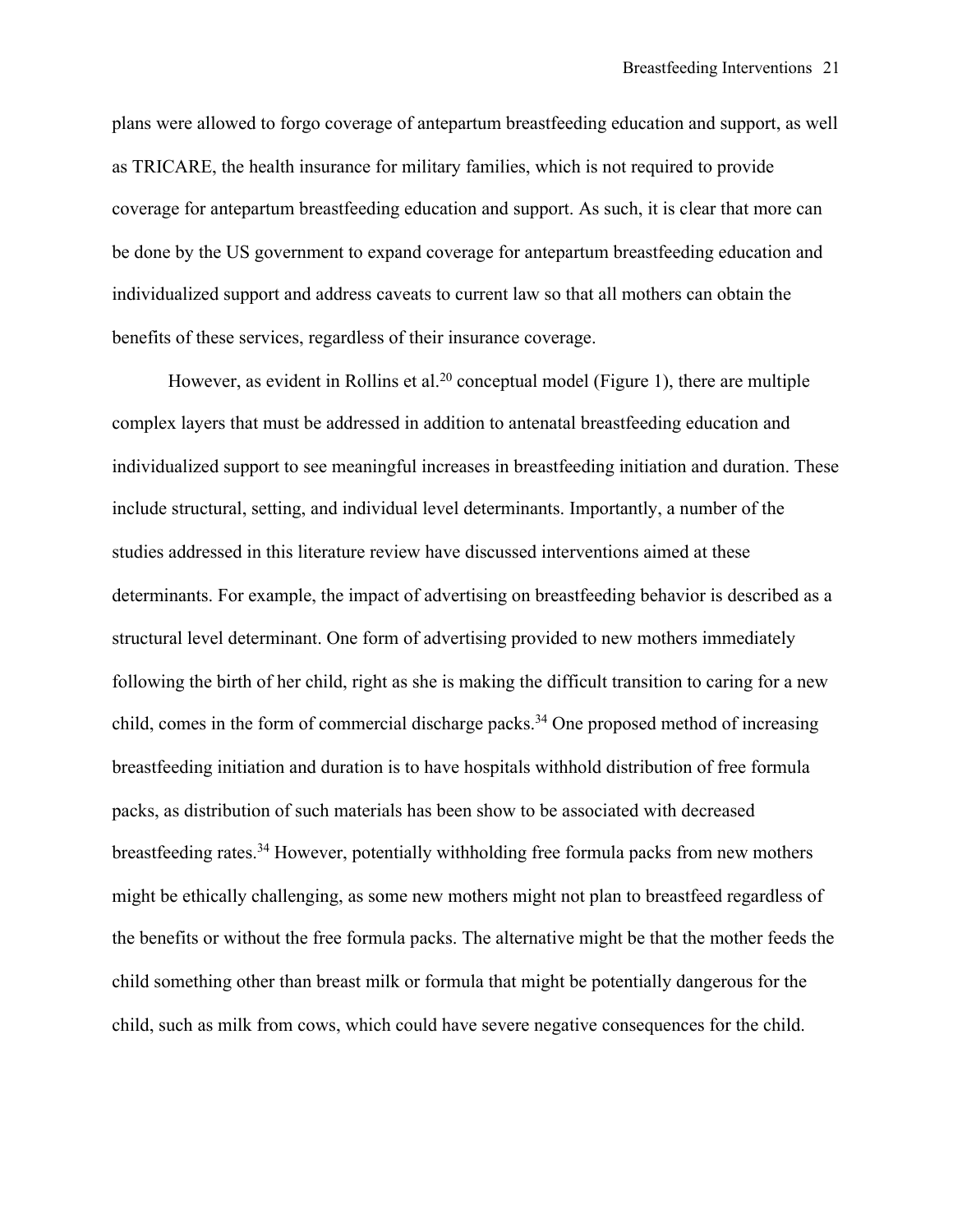In terms of settings level determinants, examples of interventions aimed at this level are the institution-based changes taking place within maternity units, as described by Kramer et al.<sup>26</sup> Such changes taking place on maternity units to increase breastfeeding initiation and hopefully duration include helping mothers to initiate breastfeeding within one half-hour following birth, providing newborn infants no food or drink other than breast milk unless medically indicated, practicing rooming in, avoiding pacifiers, and encouraging breastfeeding on demand. These changes are outlines in the "Ten Steps to Successful Breastfeeding" guidelines published by the WHO in their Baby-Friendly Hospital Initiative (Table 3).<sup>27,28</sup> As such, one proposed solution to increase breastfeeding initiation and duration is for the US federal government, specifically the Department of Health and Human Services, to provide subsidies to hospitals that have birthplaces planning to or currently working to achieve the "Ten Steps" to become certified Baby-Friendly by the Baby-Friendly Hospital Initiative.<sup>27</sup>

Providing a subsidy to hospitals that are planning to or currently working to become certified Baby-Friendly may be necessary as the financial costs for hospitals to become certified are significant, with overall costs for obtaining the certification estimated to be approximately \$12,000 USD over a four year period (as of 2017).<sup>27</sup> Moreover, there is also an annual fee of approximately \$1,000 USD (as of 2017) to maintain the certification once it is attained. That said, although upfront costs might be high in order to help make more birthplaces certified Baby-Friendly, it is reasonable to assume that cost-savings associated with decreased future chronic illness (e.g., breast and ovarian carcinoma) would offset these initial costs, thus making such an investment worthwhile. Importantly, a recent study found that the implementation of Baby-Friendly policies in birthplaces across the US have not been associated with statistically significant increases in birth costs for the mother, a key consideration for hospitals who might be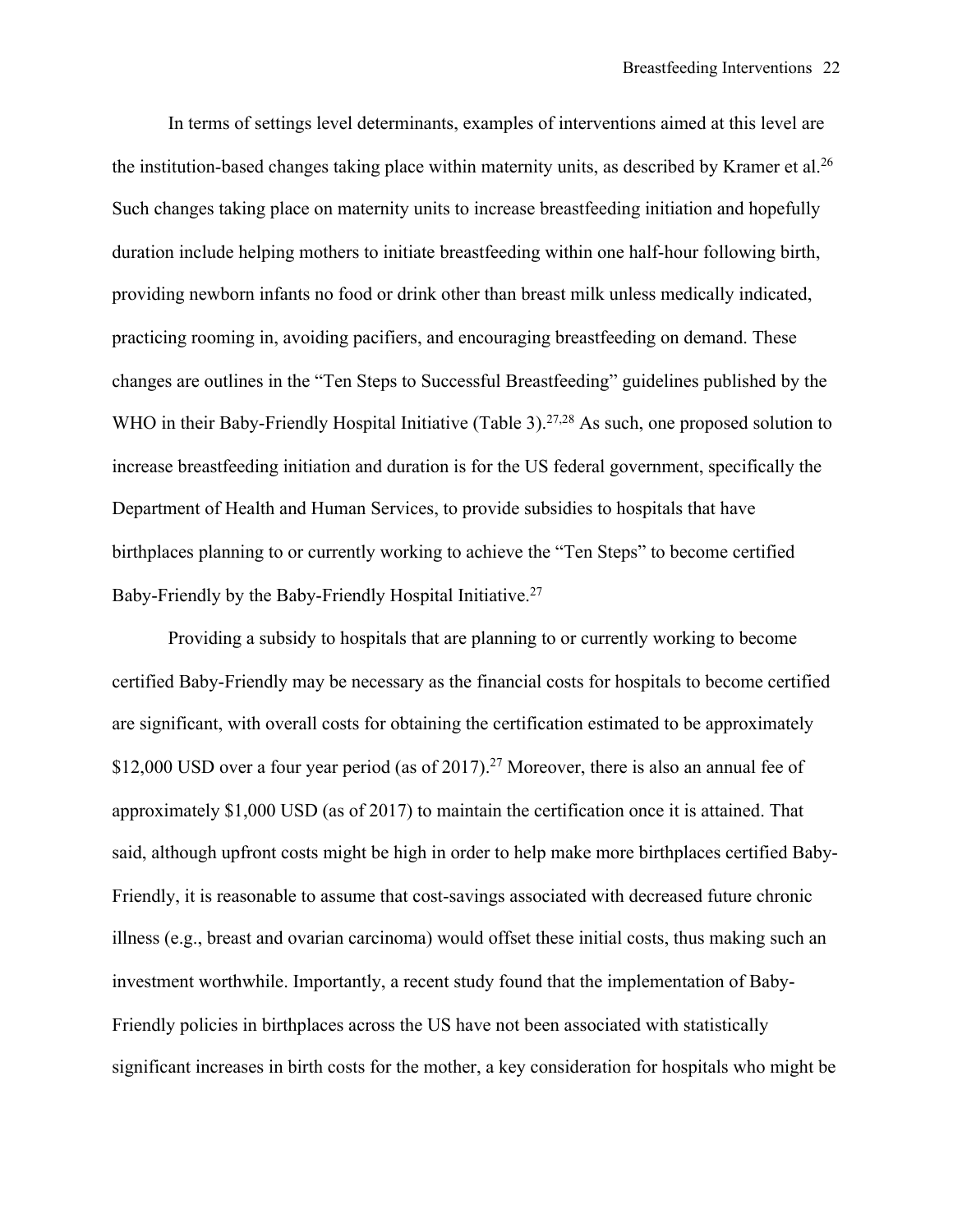concerned that mothers would seek an alternative birthplace if the cost was significantly cheaper. 36

To acquire the funds for such a subsidy, it might be reasonable to impose a short-term federal tax on all wage earners, similar to the Medicare tax, that would subsequently be divided and paid out to all hospitals containing birthplaces attempting to become Baby-Friendly. In the same way that the Medicare tax is generally accepted as the benefit of such a tax will be realized later in life, so might a breastfeeding tax be accepted if the population was educated on the health benefits for both mother and child.

Given the significant financial investment required to become certified Baby-Friendly, as well as the significant changes required with respect to postpartum nursing practices, some critics of the Baby-Friendly Hospital Initiative have argued that attaining all of the "Ten Steps" may be excessive and may actually be associated with potentially problematic or worse outcomes for the mother and baby.<sup>37</sup> For instance, Bass et al.<sup>37</sup> argue that the implementation of immediate skin-to-skin contact has been shown to be associated with increased rates of sudden unexpected postnatal collapse, a condition in which the newborn suddenly stops breathing, based upon data reviewed from Europe and Massachusetts. The authors note that this may be a product of lack of supervision of the mother by nursing staff during the initial postpartum period.<sup>37</sup> Moreover, the authors argue that pacifier use should not be completely withheld as required within the "Ten Steps", as pacifier use is associated with reduced risk of sudden infant death syndrome.<sup>37</sup>

Overall, the examples of morbidity and mortality that Bass et al.<sup>37</sup> argue are associated with implementation of the Baby-Friendly "Ten Steps" are important to acknowledge and to address, but Meek et al.<sup>38</sup> argue in a rebuttal to Bass et al.<sup>37</sup> that hospitals that are considering not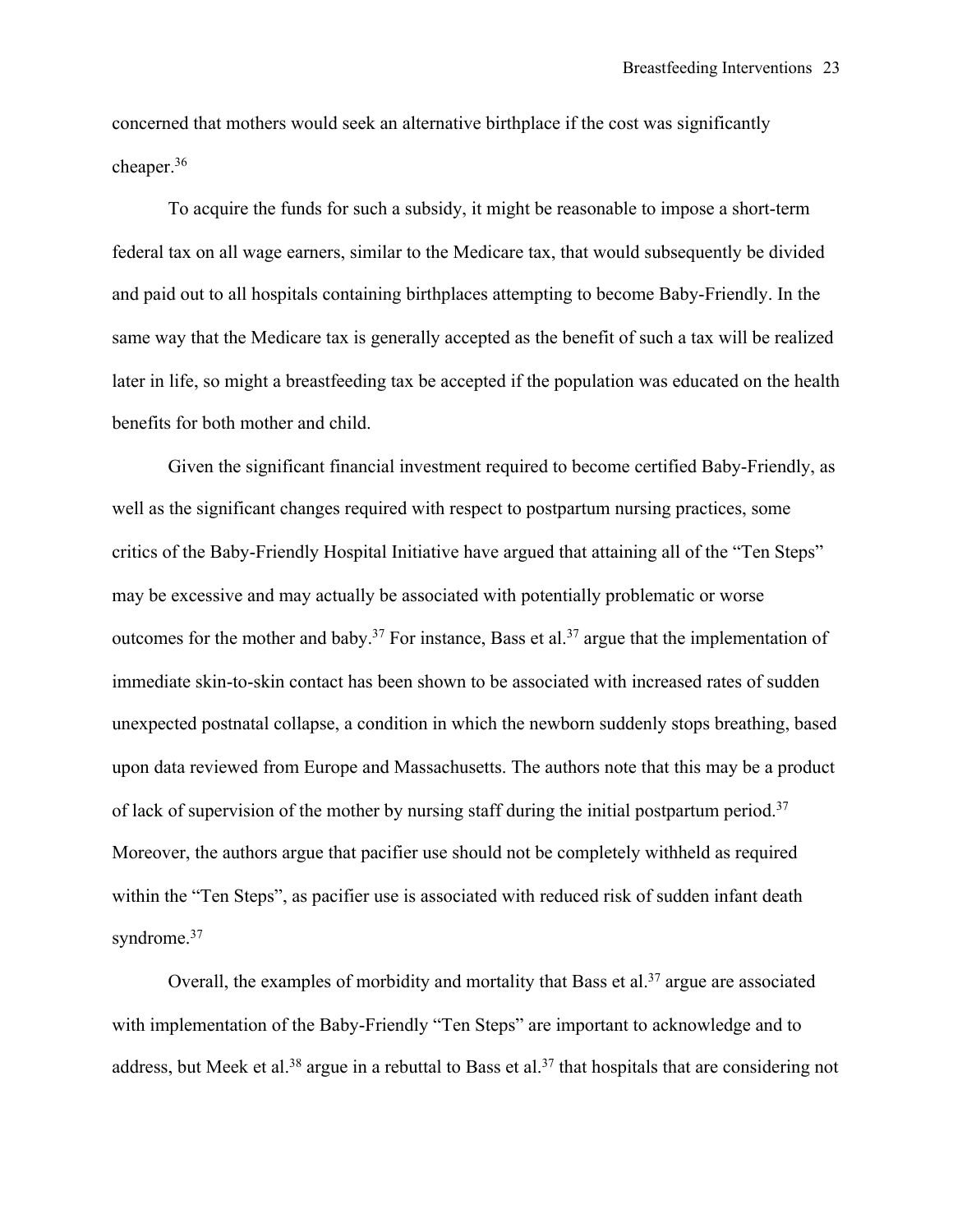pursuing Baby-Friendly certification must understand the low base rates of many of the disease processes described by Bass et al. Moreover, Meek et al.38 state that it is also important to recognize that pacifier use is associated with decreased breastfeeding duration, which itself has health implications, as documented above.<sup>38</sup> As such, although more research is needed to definitively clarify whether the benefits of hospitals attaining the "Ten Steps to Successful Breastfeeding" outweigh the risks to mothers and their children, the data regarding the short-term and long-term benefits included in this literature review suggest that implementation of the Baby-Friendly "Ten Steps" should continue as standard of care.

Finally, in terms of individual level determinants, examples of interventions aimed at this level include studies examining the impact of peer support on breastfeeding behavior. For example, results from the Jolly et al.<sup>29</sup> meta-analysis revealed that mothers who endorsed receiving peer support had 15% lower risk of not breastfeeding at the last study follow up. Thus, one proposed solution might be to have free facilities accessible to breastfeeding mothers where they can go to meet with other breastfeeding mothers to discuss breastfeeding-related issues. Attaining this proposed solution might be the most reasonable in terms of expense, as it would only require that a space to meet be made available free of charge to the mothers, and multiple spaces exist that are free of charge to meet in, such as parks and public libraries. One notable limitation of this proposed solution is that in terms of the magnitude of the effect, the impact of peer support on breastfeeding initiation and duration is less than both antenatal breastfeeding education and individualized support, as detailed in Guise et al.<sup>25</sup> However, the association between peer support and subsequent breastfeeding behavior is still statistically significant and therefore likely meaningful, suggesting that even if peer support is the only form of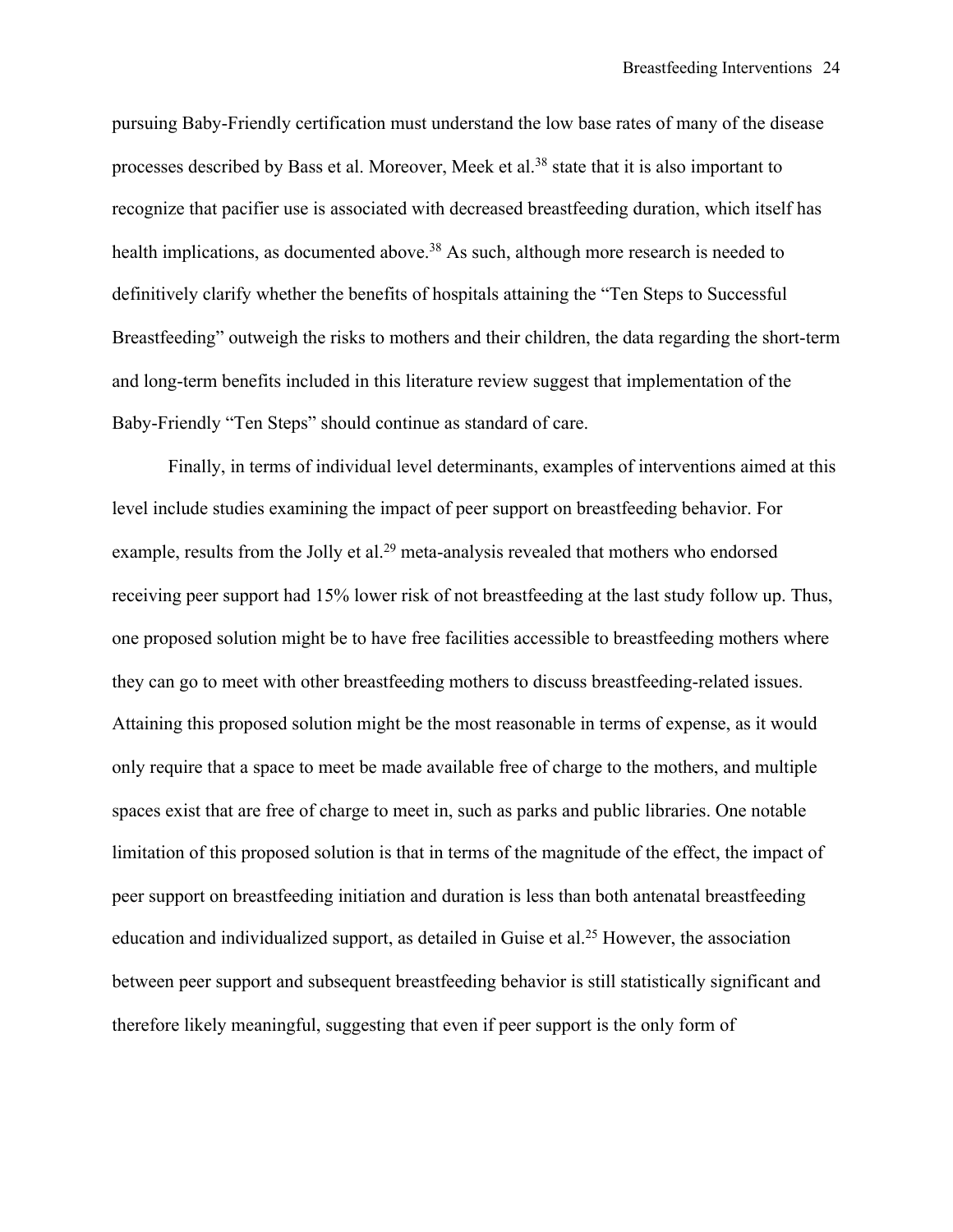breastfeeding support that a mother has available to her, it is better than receiving no support at all, given the known benefits of breastfeeding.

Fortunately, in the Twin Cities, there are multiple organizations that exist to help support breastfeeding mothers, and one such organization is Amma Parenting Center, or Amma. Amma is an example of an organization that is working towards increasing breastfeeding rates and duration by addressing the complex layers of breastfeeding determinants. For example, in terms of structural level determinants, such as social trends and products available in stores, Amma attempts to promote breastfeeding by providing access to the latest breastfeeding equipment and accessories, all of which are aimed at facilitating the process for breastfeeding mothers.

In terms of settings level determinants, Amma works to normalize and promote breastfeeding by suggesting that breastfeeding mothers bring their spouses or a family member with them to the classes that they take. This works to provide the spouse or family member with the same information as the mother, in hopes that doing so will normalize breastfeeding for those around the breastfeeding mother. One such class is an antenatal breastfeeding class, similar to the intervention described in the literature review, wherein mothers and their partners learn about the benefits of breastfeeding as well as participate in a discussion regarding the difficulties associated with breastfeeding.

Finally, in terms of individual level determinants, Amma attempts to promote the mother-infant relationship and therefore promote breastfeeding by offering drop-in sessions with trained lactation consultants where the breastfeeding mother can ask questions or concerns that she has, and the lactation consultants can help to facilitate the breastfeeding experience for the mother and infant. In addition to receiving individualized support, peer support can also be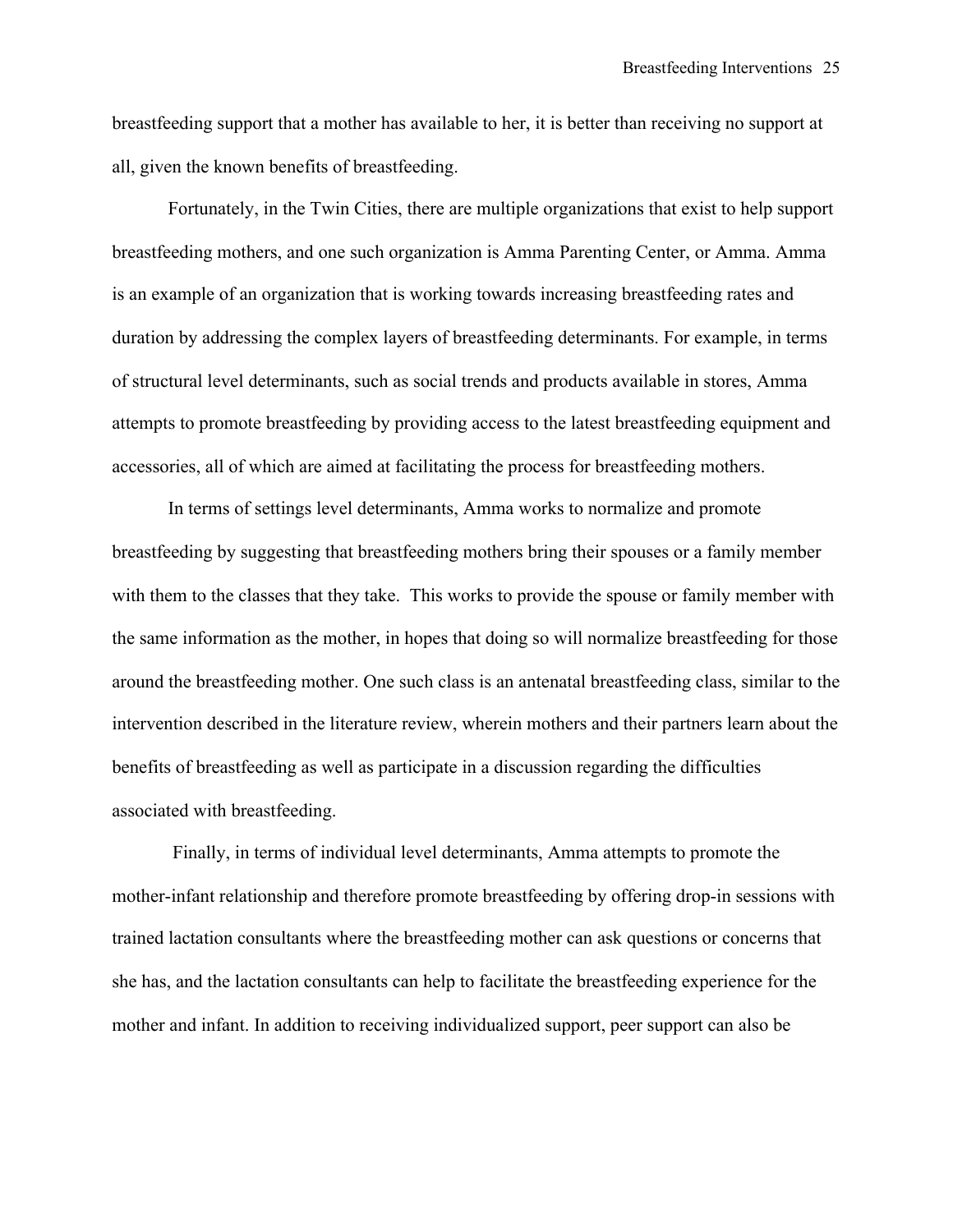provided during these drop-in sessions, as other mothers may present to the clinic seeking help with similar issues.

Overall, the services provided by Amma attempt to address all the complex layers of breastfeeding determinants. As detailed in an interview with Sara Pearce (Table 4), a lactation consultant and founder of Amma, services such as the classes and individualized support provided help to facilitate the breastfeeding experience for mothers and their partners as they set the stage and begin to address one of the biggest obstacles for a breastfeeding mother: her own expectations. Pearce argues that one of the main reasons that a mother quits breastfeeding her infant so quickly after initiation is that her actual experiences do not match well with her expectations, as it is likely that she has not had up close and personal experience with the struggles and difficulty associated with breastfeeding prior to starting herself. She notes that this is a product of the society that we live in today, where mothers are used to "a fast pace of life" and "instant gratification". In contrast to "fast pace" and "instant gratification", Pearce states that breastfeeding is a skill that can take "weeks or even a couple months" to learn. As such, taking an antenatal breastfeeding class like the one provided by Amma helps mothers to form realistic expectations about breastfeeding prior to initiation, which likely ultimately improves breastfeeding duration.

#### **CONCLUSION**

In conclusion, this literature review has examined multiple interventions that have been performed to promote breastfeeding initiation and duration. The data examined reveal that a combination of antenatal breastfeeding education and individualized support are associated with the greatest odds of increasing breastfeeding initiation and duration, although many other forms of support have been shown to be beneficial as well. As outlined in the discussion,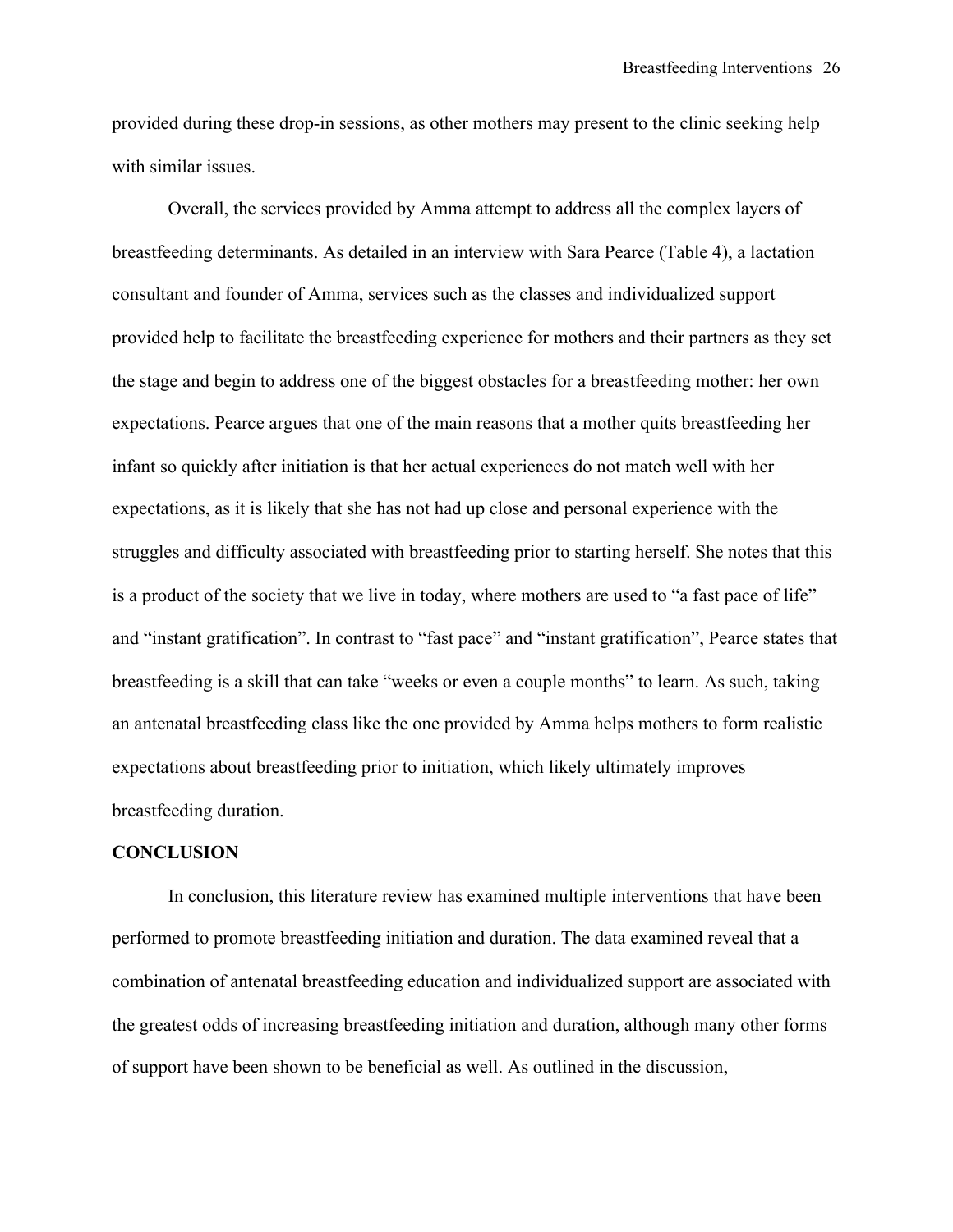recommendations to increase breastfeeding include subsidizing antepartum breastfeeding education programs and individualized support, as well as making all birthplaces "Baby-Friendly", providing free spaces for mothers to meet to discuss breastfeeding-related issues, and withholding commercial discharge packs on postpartum units.

Future research on interventions to promote breastfeeding should focus on providing a clearer understanding of the impacts of the interventions explored in this literature review. Currently in medical research, the general paradigm is to collect multiple datasets, with each containing a relatively small sample of participants, as large sample sizes are difficult to obtain due to restrictions with respect to obtaining funding and spreading the available funding around to multiple groups. These small datasets are then subjected to meta-analysis as the data accumulate over time, as is evident in this literature review. However, one limitation of metaanalysis is that some of the details of each study design are lost as the data are aggregated and coded for meta-analysis. An example of this is the impact of breastfeeding exclusivity in the Guise et al.<sup>25</sup> meta-analysis. The authors of this meta-analysis combined exclusive and nonexclusive breastfeeding to maximize sample size for their analyses, and as a result lost the ability to analyze the unique impact of interventions on exclusive breastfeeding behavior. The impact of the interventions on exclusive breastfeeding is important to clarify, as the recommendations call for six months of exclusive breastfeeding in addition to one year of complementary breastfeeding.

As such, future research should focus on evaluating the efficacy of breastfeeding interventions on very large sample sizes to attain a "population"-sized estimate of the effect. However, given that the results of pooled data from meta-analyses are certainly better than starting without any data, assessment of the efficacy of breastfeeding interventions using large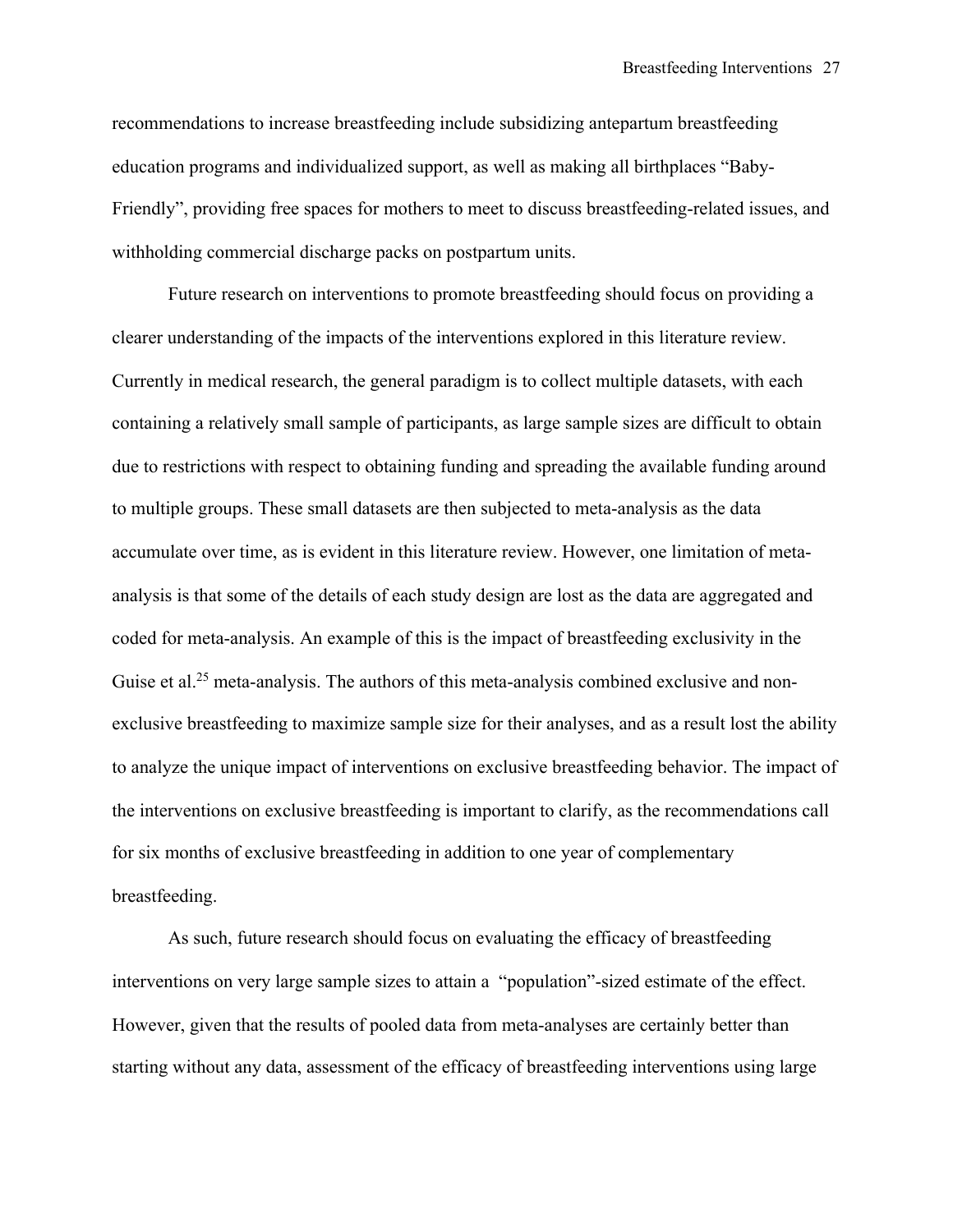sample sizes should prioritized based upon replicating prior breastfeeding interventions. Following this logic, assessment of the "population"-sized effect of combined antenatal breastfeeding education and individualized support on breastfeeding initiation and duration would likely be sought first, as these variables have the most promising data available at this time with respect to promoting breastfeeding behavior for the longest duration.

Overall, the determinants of breastfeeding are complex and multi-layered, but fortunately there exist multiple local programs, such as Amma, that have services aimed at addressing these determinants to ultimately promote breastfeeding for all mothers and infants. More research is needed in this area to further clarify which interventions are associated with the best breastfeeding outcomes.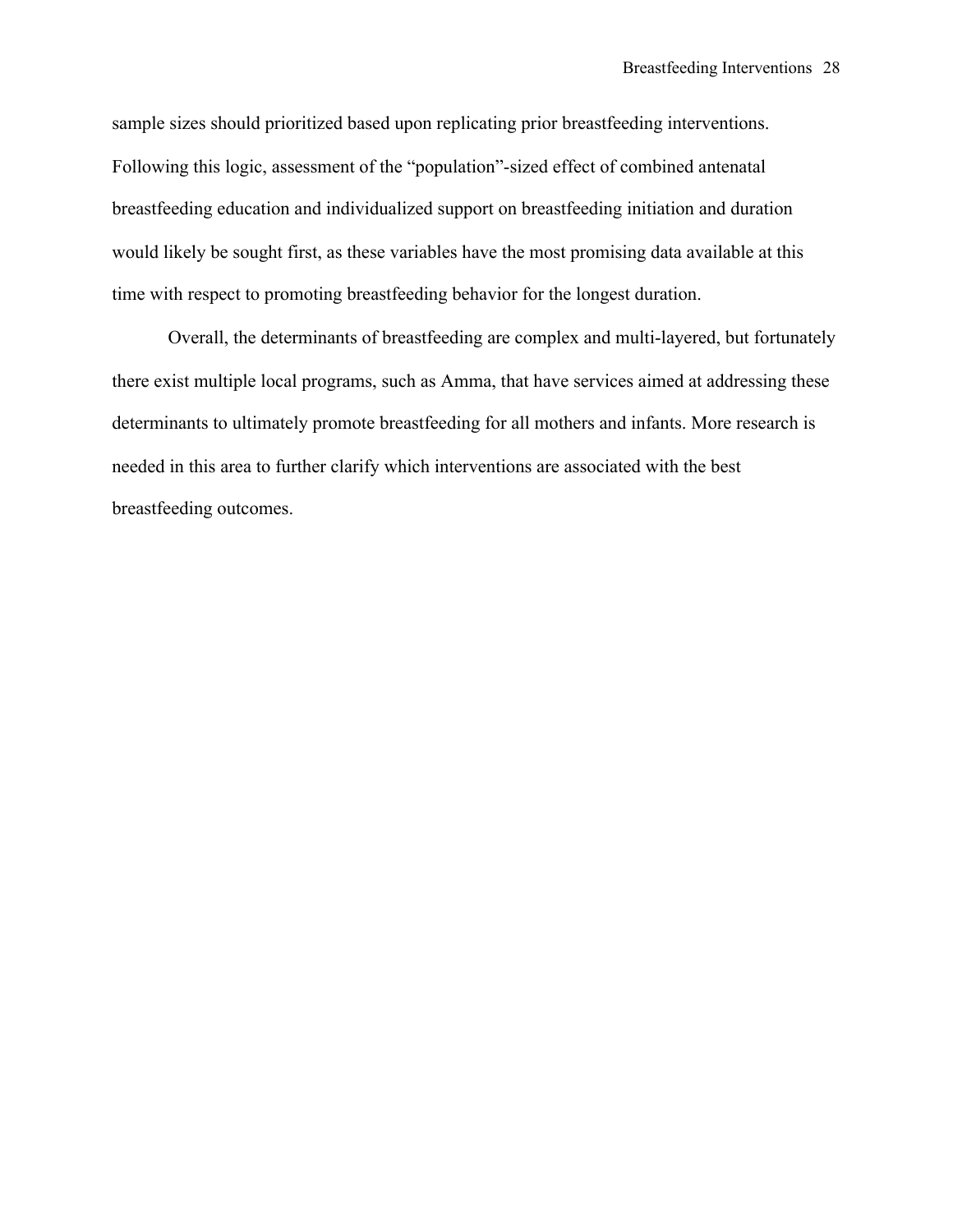#### **REFERENCES**

1. World Health Organization. Exclusive breastfeeding.

http://www.who.int/nutrition/topics/exclusive\_breastfeeding/en/. Accessed May 25, 2017.

2. Breastfeeding vs. Bottle Feeding. American Pregnancy Association.

http://americanpregnancy.org/breastfeeding/breastfeeding-and-bottle-feeding/. Updated May 16, 2017. Accessed June 19, 2017.

3. Dermer A. A well kept secret: Breastfeeding's benefits to mothers. *New Begin*. 2001;18:124- 127.

4. American College of Obstetricians and Gynecologists. Practice Bulletin: Clinical Management Guidelines for Obstetrician-Gynecologits Number 76, October 2006: postpartum hemorrhage. *Obstet Gynecol* 2006;108:1039-1047.

5. Chowdhury R, Sinha B, Sankar MJ, et al. Breastfeeding and maternal health outcomes: a systematic review and meta-analysis. *Acta Paedatr*. 2015;104:96-113.

6. World Health Organization. *Report of a WHO technical consultation on birth spacing: Geneva, Switzerland 13-15, June 2005*. Geneva: World Health Organization, 2007.

7. Aune D, Norat T, Romundstad P, Vatten LJ. Breastfeeding and the maternal risk of type 2 diabetes: a systematic review and dose-response meta-analysis of cohort studies. *Nutr Metab Cariobasc Dis*. 2014;24:107-115.

8. American Diabetes Association. Diagnosis and classification of diabetes mellitus. Diabetes Care 2014;37:S81-S90.

9. Horta BL, Victora CG. *Short-term effects of breastfeeding: a systematic review of the benefits of breastfeeding on diarrhea and pneumonia mortality*. Geneva: World Health Organization, 2013.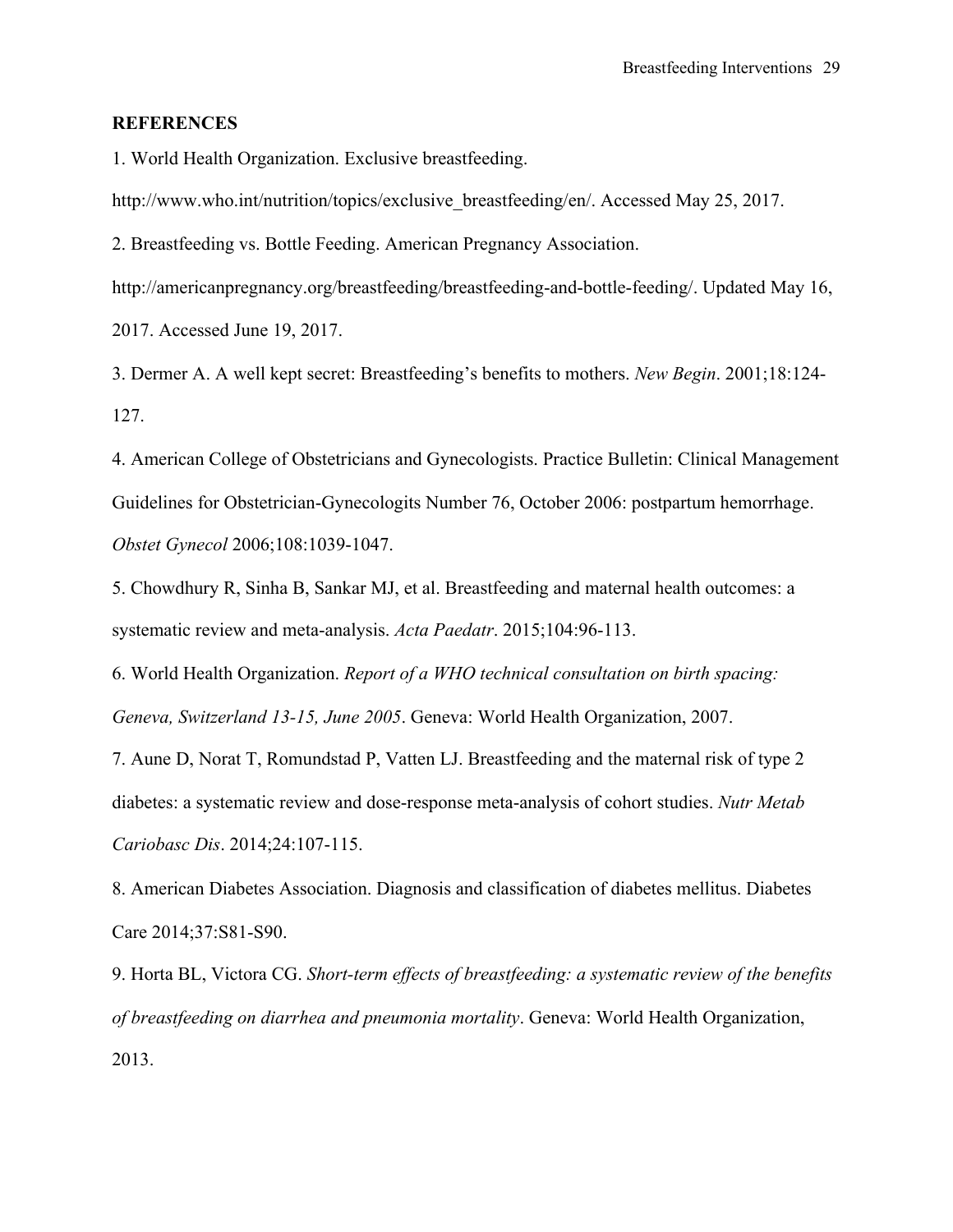10. Ip S, Chung M, Raman G, et al. *Breastfeeding and maternal and infant health outcomes in developed countries*. Agency for Healthcare Research and Quality Report for the US Dept. of Health and Human Services; 2007.

11. Liu L, Johnson HL, Cousens S, et al. Global, regional, and national causes of child mortality: an updated systematic analysis for 2010 with time trends since 2000. *Lancet*. 2012;379:2151-2161.

12. Horta BL, Victora CG. *Long-term effects of breastfeeding: a systematic review*. Geneva: World Health Organization; 2013.

13. Eidelman AI, Schanler RJ, Johnston M, et al. American Academy of Pediatrics Section on Breastfeeding. Breastfeeding and the use of human milk. *Pediatrics*. 2012;129:827-841.

14. Optimizing support for breastfeeding as part of obstetric practice. Committee Opinion No.

658. American College of Obstetricians and Gynecologists. *Obstet Gynecol* 2016;127:e86–92.

15. Breastfeeding, family physicians supporting (position paper). American Academy of Family Physicians. http://www.aafp.org/about/policies/all/breastfeeding-support.html. Published 2008. Updated 2015. Accessed May 5, 2017.

16. Exclusive breastfeeding for six months best for babies everywhere. World Health Organization.

http://www.who.int/mediacentre/news/statements/2011/breastfeeding\_20110115/en/. Published 1/15/2011. Accessed May 25, 2017.

17. Breastfeeding Position Statement. American College of Nurse-Midwives. http://www.midwife.org/ACNM/files/ACNMLibraryData/UPLOADFILENAME/000000000248 /Breastfeeding%20statement%20May%202011.pdf. Published 1992. Revised February 2004. Revised May 2011. Accessed May 25, 2017.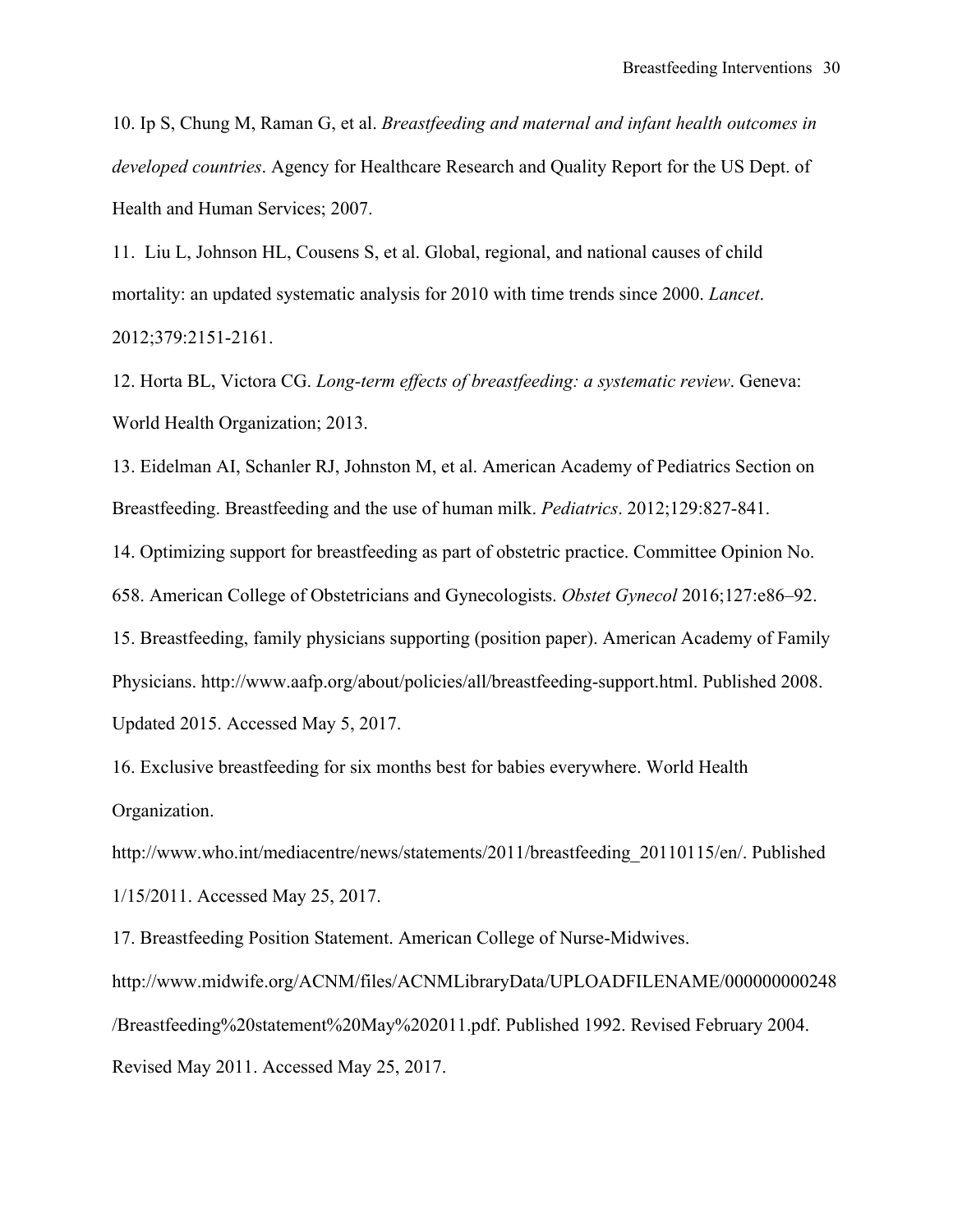18. Victora CG, Bahl R, Barros AJD, Franca GCA, Horton S, Krasevec J, et al. Breastfeeding in the 21st century: epidemiology, mechanisms, and lifelong effect. *Lancet*. 2016;387:475-490. 19. Healthy People 2020: Maternal, Infant, and Child Health. Office of Disease Prevention and Health Promotion. https://www.healthypeople.gov/2020/topics-objectives/topic/maternal-infantand-child-health/objectives#4859. Published 2014. Updated May 18, 2017. Accessed May 19, 2017.

20. Rollins NC, Bhandari N, Hajeebhoy N, et al. Lancet Breastfeeding Series: Why invest, and what it will take to improve breastfeeding practices in less than a generation. *Lancet*. 2016;387:491–504.

21. Foss KA, Southwell BG. Infant feeding and the media: the relationship between Parents' Magazine content and breastfeeding, 1972-2000. *International Breastfeeding Journal*. 2006;1:10.

22. Verd S, Barriuso L, Gich I, Gutiérrez A, Nadal-Amat J, Carreras E. Risk of early breastfeeding cessation among symmetrical, small for gestational age infants. *Ann Hum Biol.* 2013;40:146-51.

23. Ahluwalia IB, Morrow B, Hsia J. Why do women stop breastfeeding? Findings from the Pregnancy Risk Assessment and Monitoring System. *Pediatrics*. 2005;116:1408-1412. 24. Shealy KR, Li R, Benton-Davis S, Grummer-Strawn LM. *The CDC Guide to Breastfeeding Interventions.* Atlanta: US Dept of Health and Human Services, Centers for Disease Control and Prevention, 2005.

25. Guise JM, Palda V, Westhoff C, Chan BKS, Helfand M, Lieu TA. The effectiveness of primary care-based interventions to promote breastfeeding: Systematic evidence review and meta-analysis for the US Preventative Services Task Force. *Ann Fam Med*. 2003;1:70-78.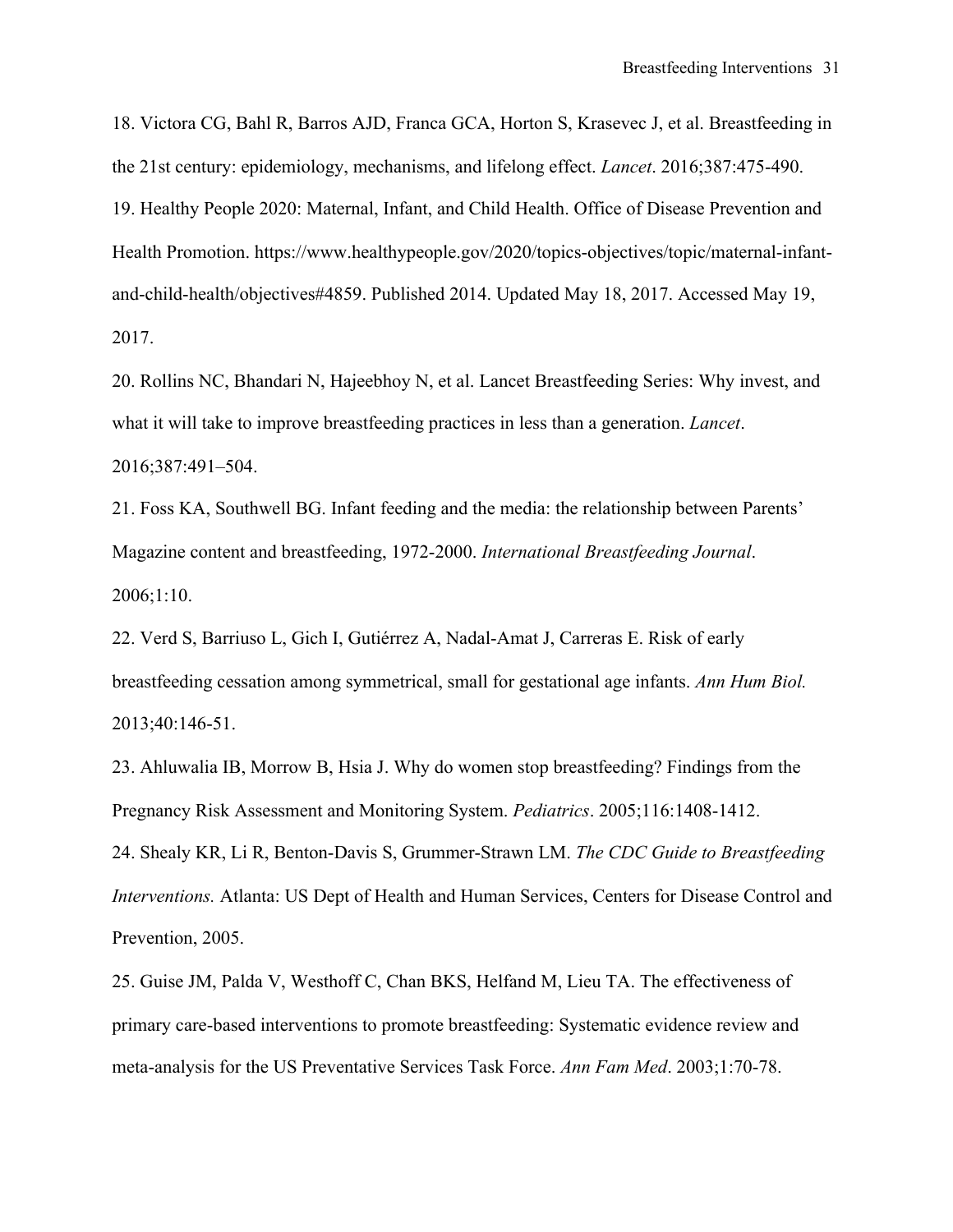26. Kramer MS, Chalmers B, Hodnett ED, Sevkovskaya Z, Dzikochich I, Shapiro S, et al. Promotion of Breastfeeding Intervention Trial (PROBIT): a randomized trial in the Republic of Belarus. *JAMA*. 2001;285:413-420.

27. Baby-Friendly USA: The gold standard of care. Baby-Friendly USA, Inc. https://www.babyfriendlyusa.org. Published 2012. Accessed June 5, 2017.

28. World Health Organization. *The Ten Steps to Successful Breastfeeding, Protecting, Promoting and Supporting Breast-feeding: The Special Role of Maternity Services*. Geneva: WHO, 1989.

29. Jolly K, Ingram L, Khan KS, Deeks JJ, Freemantle N, MacArthur C. Systematic review of peer support for breastfeeding continuation: metaregression analysis of the effect of setting, intensity, and timing. *BMJ*. 2012; 344:d8287.

30. Curro V, Lanni R, Scipione F, Grimaldi V, Mastroiacovo P. Randomised controlled trial assessing the effectiveness of a booklet on the duration of breast feeding. *Arch Dis Child*. 1997;76:500-504.

31. Loh NR, Kelleher CC, Long S, Loftus BG. Can we increase breastfeeding rates? *Ir Med J.* 1997;90:100-101.

32. Kaplowitz DD, Olson CM. The effect of an education program on the decision to breastfeed. *Journal of Nutrition Education*. 1983;15:61-65.

33. Moore ER, Bregman N, Anderson GC, Medley N. Early skin-to-skin contact for mothers and their healthy newborn infants. *Cochrane Database Syst Rev*. 2016,11.

34. Donnelly A, Snowden HM, Renfrew MJ, Woolridge MW. Commercial hospital discharge packs for breastfeeding women. *Cochrane Database Syst Rev*. 2000,2.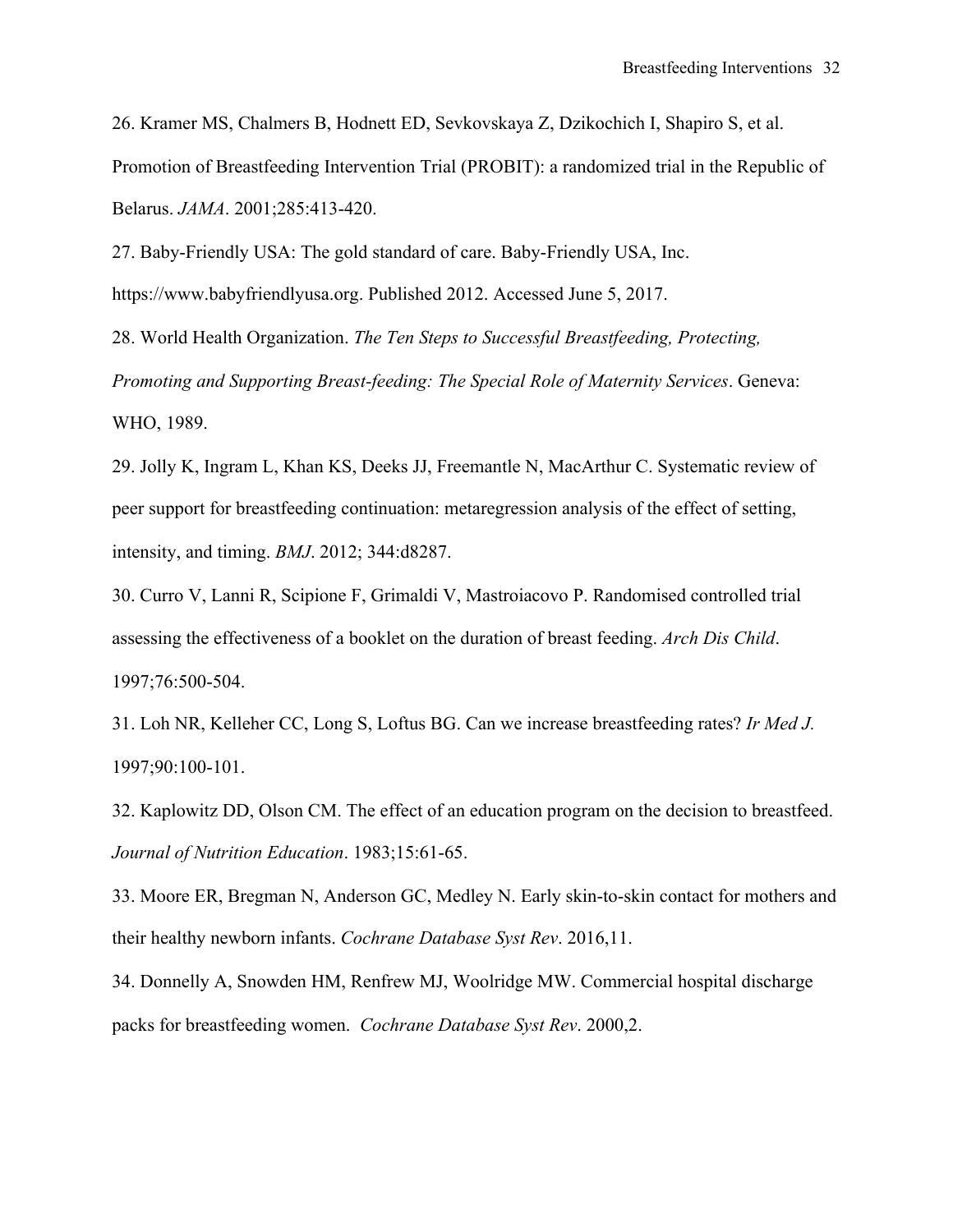35. Benefits for breastfeeding moms: Understanding health coverage of breastfeeding support and supplies. National Women's Law Center. https://nwlc.org/wp-

content/uploads/2015/08/nwlc\_breastfeedingfactsheet.pdf. Published October 2014. Accessed July 24, 2017.

36. Allen JA, Longenecker HB, Perrine CG, Scanlon KS. Baby-Friendly Hospital Practices and Birth Costs. *Birth*. 2013;40:221-226.

37. Bass JL, Gartley T, Kleinman R. Unintended consequences of current breastfeeding initiatives. *JAMA Pediatr*. 2016;170:923-924.

38. Meek JY, Noble L. Implementation of the Ten Steps to Successful Breastfeeding saves lives. *JAMA Pediatr.* 2016;170:925-926.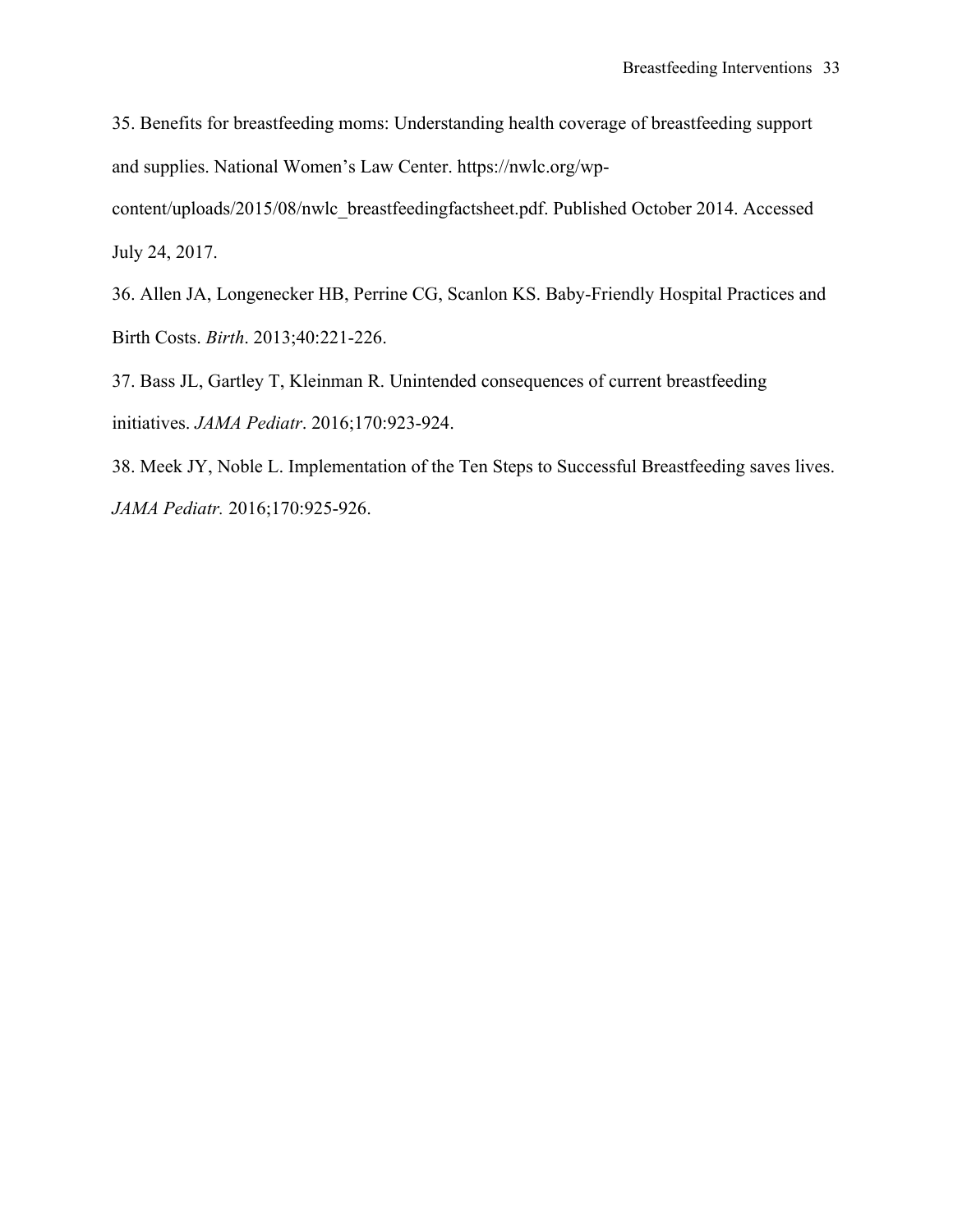| Organization                 | Guideline                                                               |
|------------------------------|-------------------------------------------------------------------------|
| American College of          | Exclusive breastfeeding for the first 6 months of life, with continued  |
| Obstetricians and            | breastfeeding as complementary foods are introduced through the         |
| Gynecologists                | infant's first year of life.                                            |
| $(ACOG)^{13}$                |                                                                         |
| American Academy             | Exclusive breastfeeding for 6 months, followed by continued             |
| of Pediatrics $(AAP)^{14}$   | breastfeeding as complementary foods are introduced, with continuation  |
|                              | of breastfeeding for 1 year or longer as mutually desired by mother and |
|                              | the infant.                                                             |
| American Academy             | Almost all babies should be breastfed or receive human milk exclusively |
| of Family Physicians         | for approximately six months. Breastfeeding with appropriate            |
| (AAFP) <sup>15</sup>         | complementary foods, including iron-rich foods, should continue         |
|                              | through at least the first year. Health outcomes for mothers and babies |
|                              | are best when breastfeeding continues for at least two years.           |
| World Health                 | WHO recommends mothers worldwide to exclusively breastfeed infants      |
| Organization                 | for the child's first six months to achieve optimal growth, development |
| (WHO) <sup>16</sup>          | and health. Thereafter, they should be given nutritious complementary   |
|                              | foods and continue breastfeeding up to the age of two years or beyond.  |
| American College of          | Exclusive breastfeeding for the first 6 months provides complete        |
| Nurse Midwives <sup>17</sup> | nutritions for growth and development, and ideally breastfeeding should |
|                              | continue throughout the first year of life.                             |

**Table 1.** Breastfeeding guidelines by organization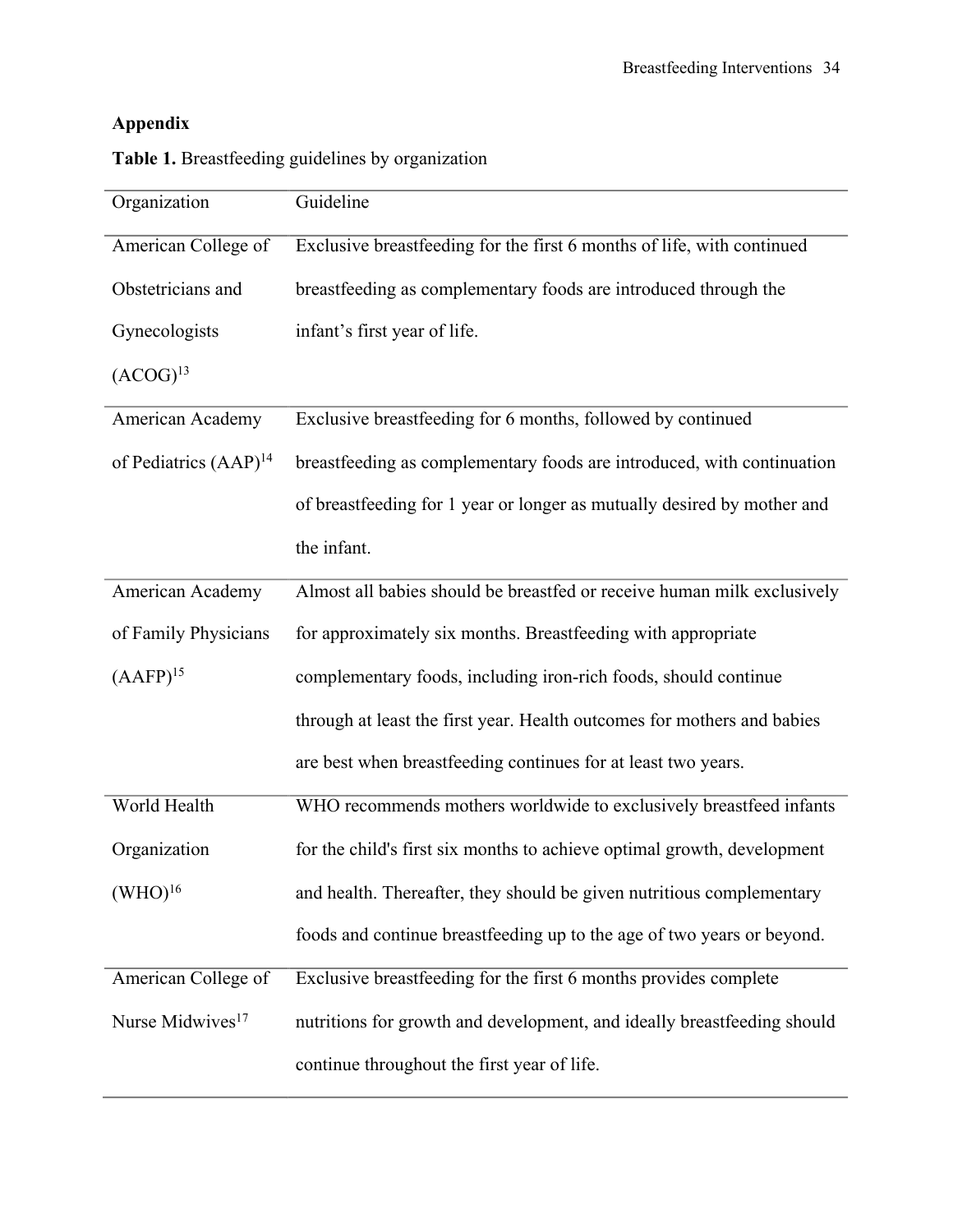**Table 2.** Summary percentages of Healthy People 2020 Objective MICH-21: "Increase the number of infants who are breastfed".<sup>19</sup>

| Sub-objective                                                                                  | Baseline: | Most recent: | Target goal: |
|------------------------------------------------------------------------------------------------|-----------|--------------|--------------|
|                                                                                                | 2006      | 2011         | 2020         |
| MICH-21.1: "Increase the proportion of infants<br>who are ever breastfed in the United States" | 74%       | 79.2%        | 81.9%        |
| MICH-21.2: "Increase the proportion of infants                                                 |           |              |              |
| who are breastfed at 6 months (although not                                                    | 43.5%     | 49.4%        | 60.6%        |
| exclusively) in the United States"                                                             |           |              |              |
| MICH-21.3: "Increase the proportion of infants                                                 | 22.7%     | 26.7%        | 34.1%        |
| breastfed at 1 year of age"                                                                    |           |              |              |
| MICH-21.4: "Increase the proportion of infants                                                 | 33.6%     | 40.7%        | 46.2%        |
| breastfed exclusively through 3 months of age"                                                 |           |              |              |
| MICH-21.5: "Increase the proportion of infants                                                 |           |              |              |
| who are breastfed exclusively through six                                                      | 14.1%     | 18.8%        | 25.5%        |
| months"                                                                                        |           |              |              |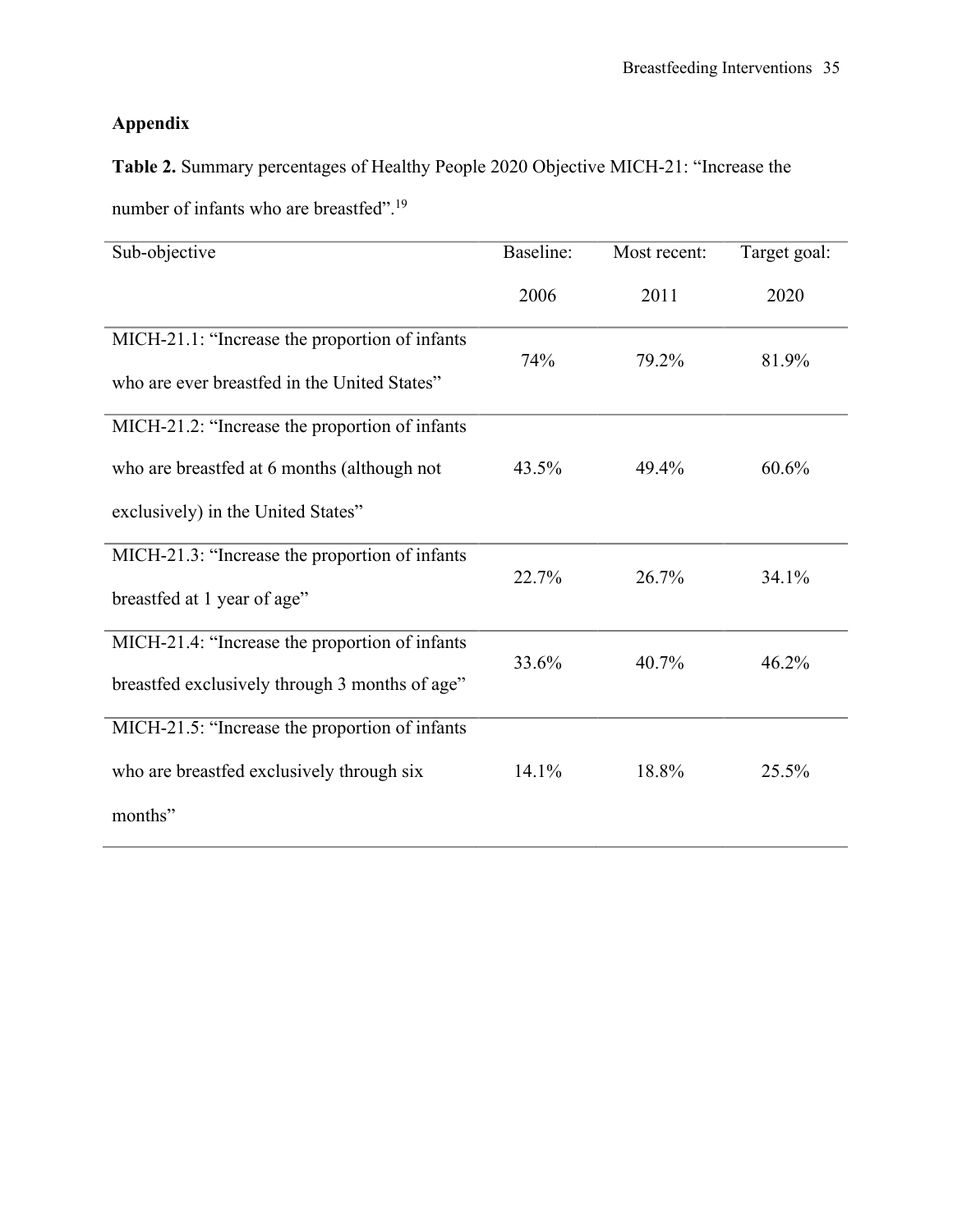Table 3. The Ten Steps to Successful Breastfeeding<sup>28</sup>

- 1. Have a written breastfeeding policy that is routinely communicated to all health care staff.
- 2. Train all health care staff in the skills necessary to implement this policy.
- 3. Inform all pregnant women about the benefits and management of breastfeeding.
- 4. Help mothers initiate breastfeeding within one hour of birth.
- 5. Show mothers how to breastfeed and how to maintain lactation, even if they are separated from their infants.
- 6. Give infants no food or drink other than breast-milk, unless medically indicated.
- 7. Practice rooming in allow mothers and infants to remain together 24 hours a day.
- 8. Encourage breastfeeding on demand.
- 9. Give no pacifiers or artificial nipples to breastfeeding infants.
- 10. Foster the establishment of breastfeeding support groups and refer mothers to them on discharge from the hospital or birth center.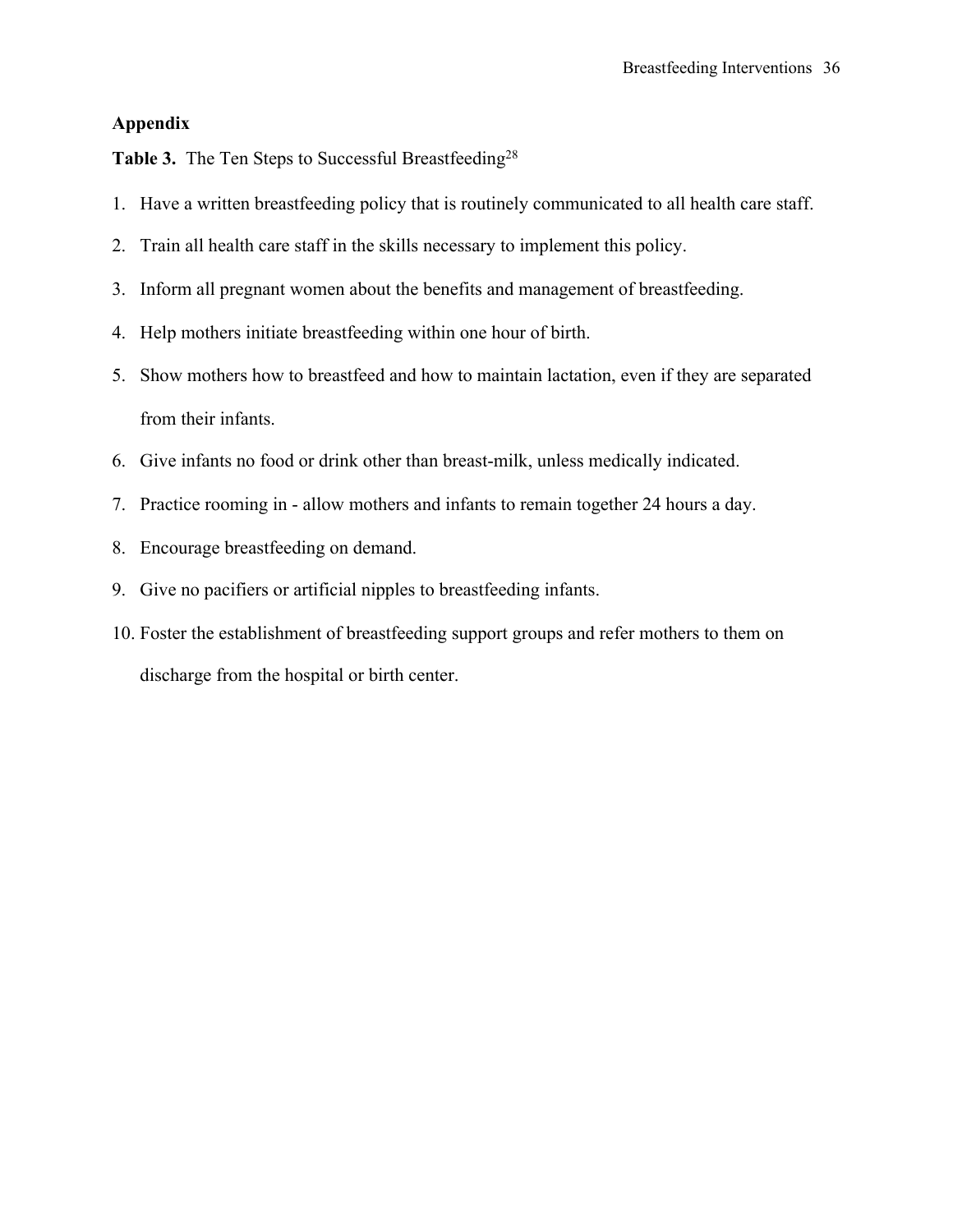**Table 4.** Interview with Sara Pearce, APRN, CNM, IBCLC, Founder and Director of Education of Amma Parenting Center. Interview questions in italics.

*1. In your opinion, what are some of the biggest obstacles that breastfeeding mothers face?* One of the biggest obstacles is the expectations of the moms themselves. I find that most moms are pretty unprepared for the amount of work that goes into breastfeeding a baby. They underestimate the time, the effort, the physicality, and the cost - and frequently quit or introduce formula early on because their reality is so different from their expectations. This is a failure on our society's part to adequately prepare pregnant women, provide early support and resources, and connect women to each other (all of which were reasons I started Amma!). In today's culture, we don't live in collective societies any more, where multiple generations would be in one home and a girl might see breastfeeding going on around her as she grows up. Women often arrive at motherhood having never seen someone else navigate feeding a baby (or at least up close and personal). Our microwaves, cell phones and high speed internet get us used to a fast pace of life and instant gratification, so when a baby comes along who needs weeks or even a couple months to learn a skill like feeding, it feels "broken" or wrong. Another big obstacle is how quickly women have to return to work. Many women get no paid leave, or a very short leave. The pressure to get back to work, whether it's financial pressure or pressure from their employer, makes a big impact. Trying to jump back into their previous life with a very young infant at home makes pumping and breastfeeding extremely challenging. Our American work culture just isn't set up to support new mothers very well. Even women who work white collar jobs are given pumping rooms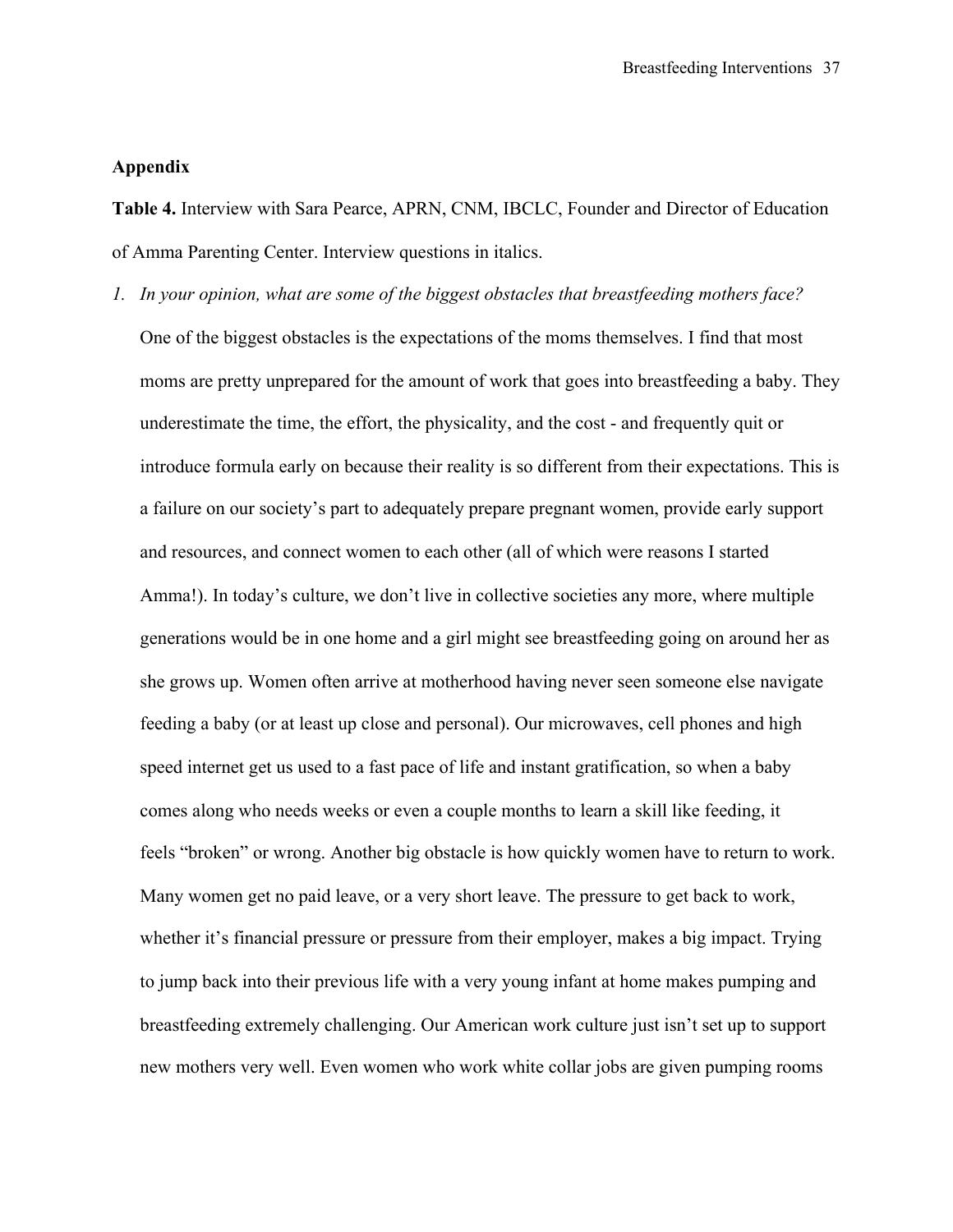at corporate headquarters, but are expected to travel, work late, and bring work home to advance their careers and maintain their position in the company. It takes an extremely dedicated mother to keep pumping in some sectors of the workforce.

2. *What are some of the ways that Amma is helping mothers address these obstacles? For example, some of the research that I have reviewed has suggested that a combination of antenatal breastfeeding education and individualized support provided ante- and postpartum leads to the greatest increase in breastfeeding rates and duration. In your personal experience, have you found any other approaches or services that ease the burden of the breastfeeding mother to allow her to pursue her breastfeeding goals?*

I think the key is just what you said - prenatal education followed by swift and early postpartum support. Some of the hospitals in our area have their own dropin breastfeeding groups, which is terrific because those hospitals often also provide clinical lactation care (where moms can make an appointment with a lactation consultant), but that appointment needs to be made separately at another time. The best idea I've heard this year is one I was introduced to at a lactation conference last May. I had breakfast with a lactation consultant from a huge inner city hospital that delivers about 10,000 babies a year. They run a drop-in breastfeeding group 4 days a week, staffed by 3 lactation consultants at a time, who not only answers group Q&A but comes around to any mom and does a quick hands-on lactation consultation, right on the spot. Of course, if a mom needs a more thorough evaluation she would need to make a separate appointment, but so many problems can be solved with about 10-20 minutes of skilled care. She called it a "breastfeeding emergency room" - I thought that was a brilliant idea! Most of their patients were low income mothers, and to get all the way back to a hospital for a separate appointment would be burdensome.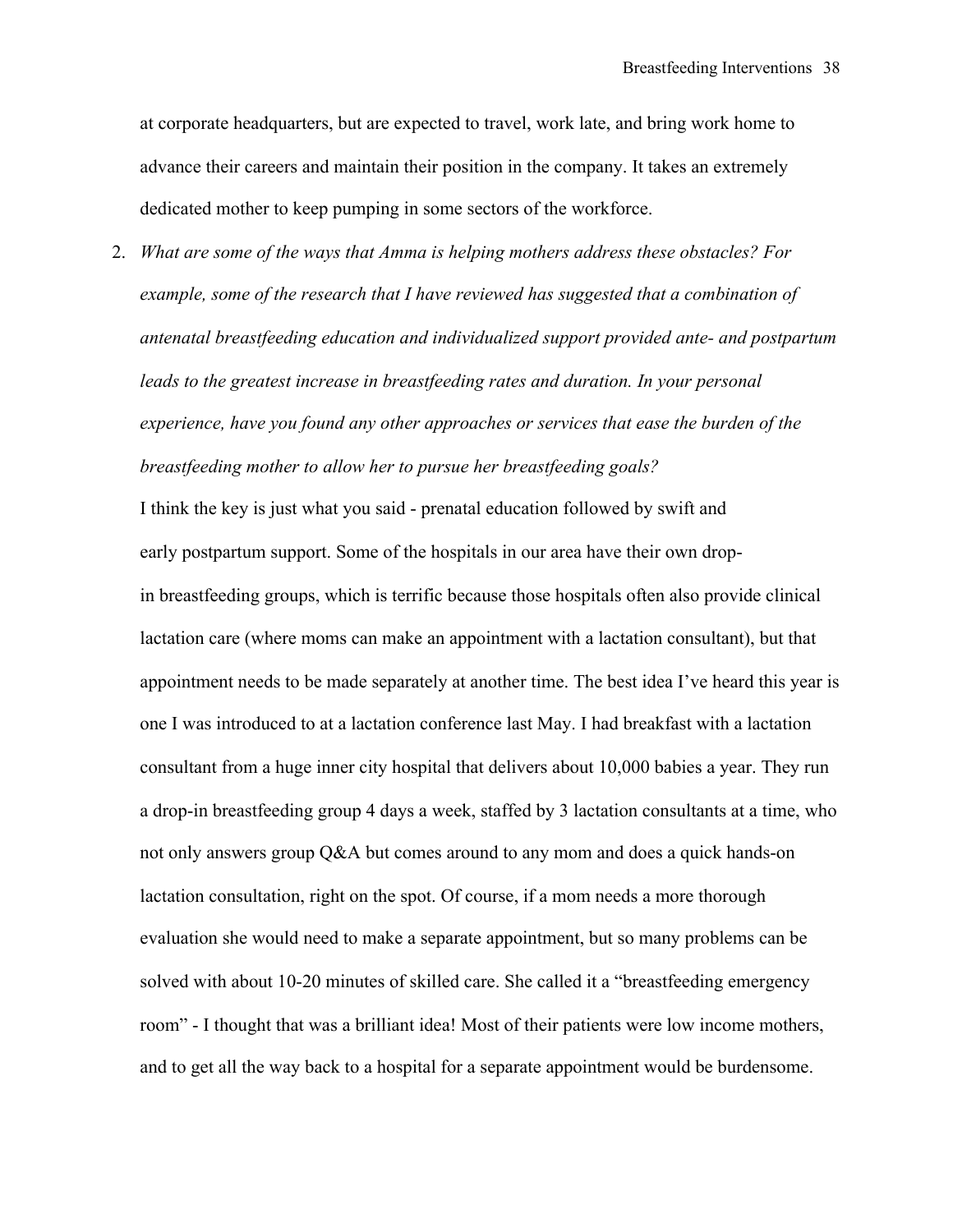The fact that they can help right then and there is wonderful. Of course, she said it costs the hospital a lot of money because the lactation consultants do not submit insurance claims for each of those little micro-visits. But what a wonderful public health service.

- 3. *As a lactation consultant, have you heard of or experienced any notable workplace or government-based policies in Minnesota that are particularly effective in helping the breastfeeding mother reach her breastfeeding goals? For example, a workplace creating a separate room for mothers to pump with a fridge specifically for breast milk.* It definitely helps to have a pumping room at the work site. Giving new moms flexibility in their schedules is important, too. Some of the most supportive work environments arise organically from the members of the work group itself. Moms will say the support doesn't necessarily come from the employer, but her co-workers will cover her while she pumps, or cover her if she needs to leave early. You can install all the pumping rooms in the world, but if the mother's colleagues don't respect boundaries or pressure her to skip pumping appointments, it won't matter.
- *4. Lastly, one unfortunate correlation that I have observed is that breastfeeding seems to be associated with income status. More specifically, using the Healthy People 2020 national data, it appears that infants born to higher income mothers seem to have a greater likelihood of ever being breastfed and are more likely to receive longer exclusive breastfeeding as well. Keeping that in mind, one other broad conclusion that I've drawn from my literature review and referenced above is that antenatal breastfeeding education and support seem to be the*  most effective way to increase breastfeeding initiation and duration. However, one issue that *I have noticed in researching available education and support programs in Minnesota is that participation in these programs seems to depend on having financial resources. Given the*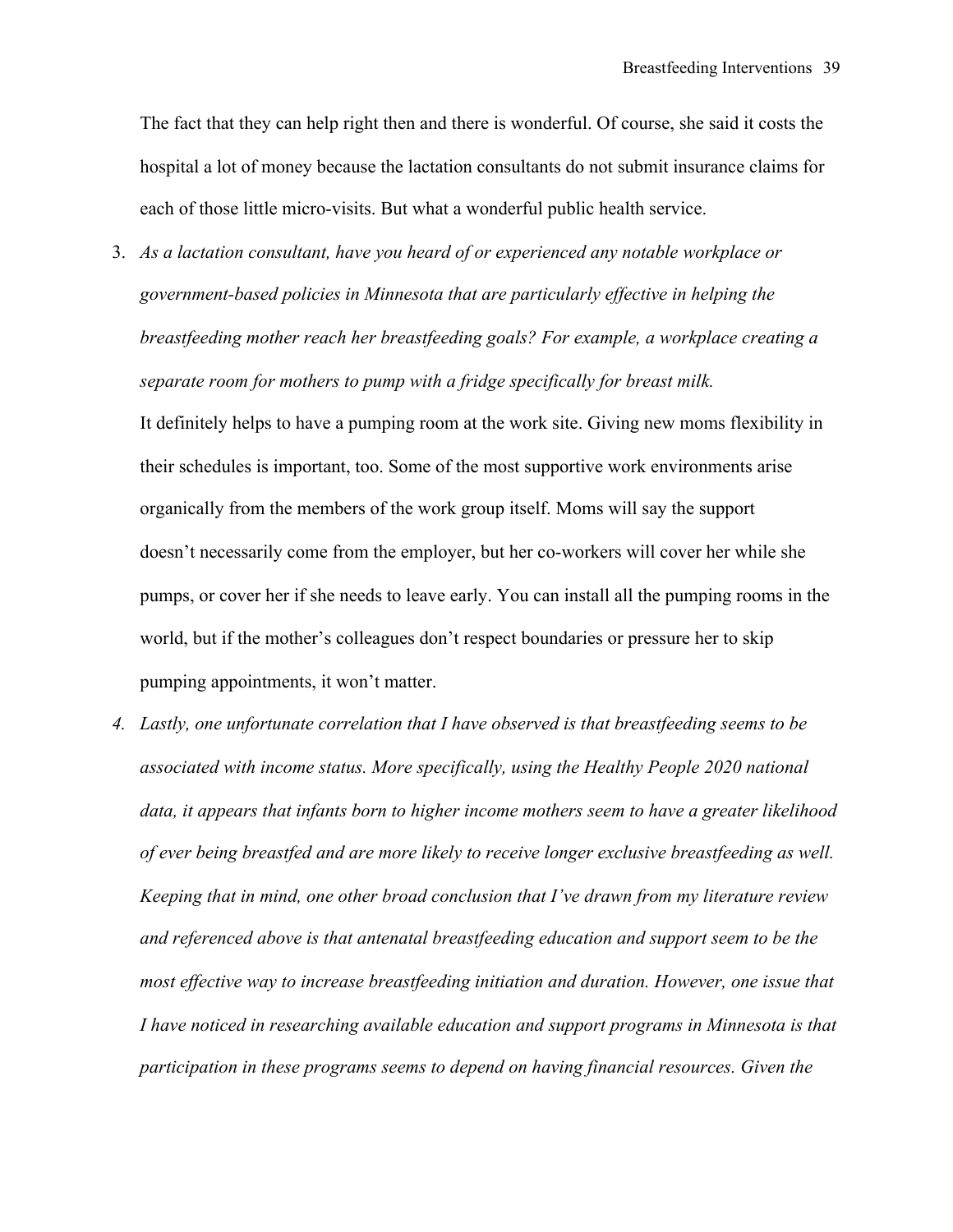*benefits of breastfeeding in general, as well as the benefits receiving antenatal breastfeeding education and support in promoting breastfeeding initiation and duration, do you know of any programs for those with lower financial resources or steps that are being taken in Minnesota to make these programs accessible to people of lower resources?*

Yes. Insurance companies who have plans for state funded insurance vary in regards to their support. We used to have a contract with an insurance company called UCare, and they would not only cover a breastfeeding class for all their members but their care coordinators would be so good about calling members, encouraging them to take a class, pay for transportation, and support Amma's efforts to make the education available. They also contracted with small companies who were doing community-based work, as well as the big clinics and systems. When UCare lost the contract to several other insurers, that all changed. The new holders of the contracts don't cover Amma classes, and I don't think there's the same level of community engagement. At Amma, we donate a childbirth class to every mother on a state-funded health insurance plan as long as they're delivering at one of our contracted hospitals. Some of the clinics run their own prenatal classes right on site, especially those who have a lot of teenagers or non-english speaking patients. And Everyday Miracles is an example of a community organization that takes state funded insurance for some things like breast pumps. On the postpartum side, there are lots and lots of free breastfeeding support groups, in a range of facilities, so I think that's even a stronger net than on the prenatal side. It's just a question of whether a low income mom knows about the support, can get there, speak the language, and has people around her who are encouraging her to go.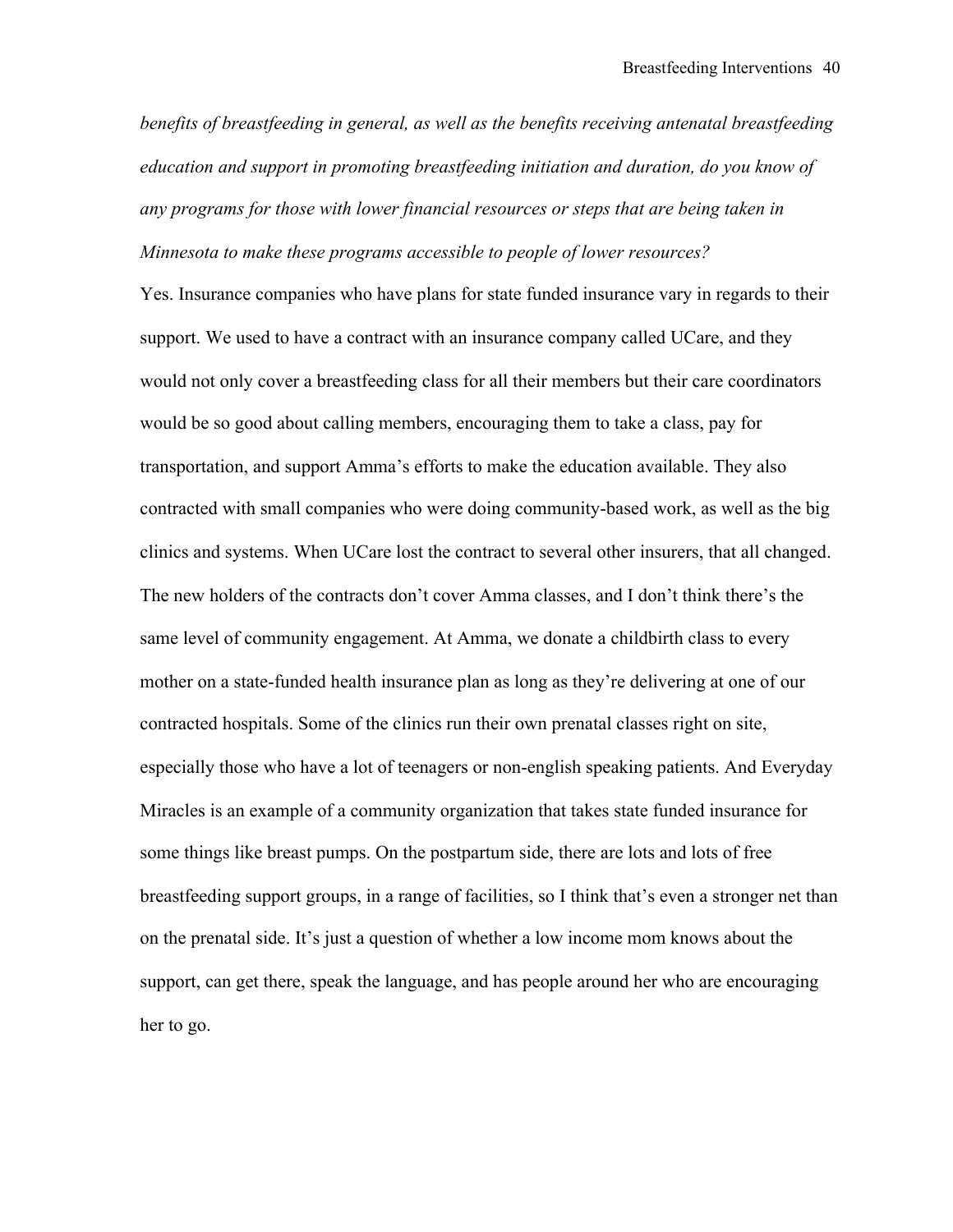Figure 1. Levels of breastfeeding determinants, from Rollins et al.<sup>20</sup>